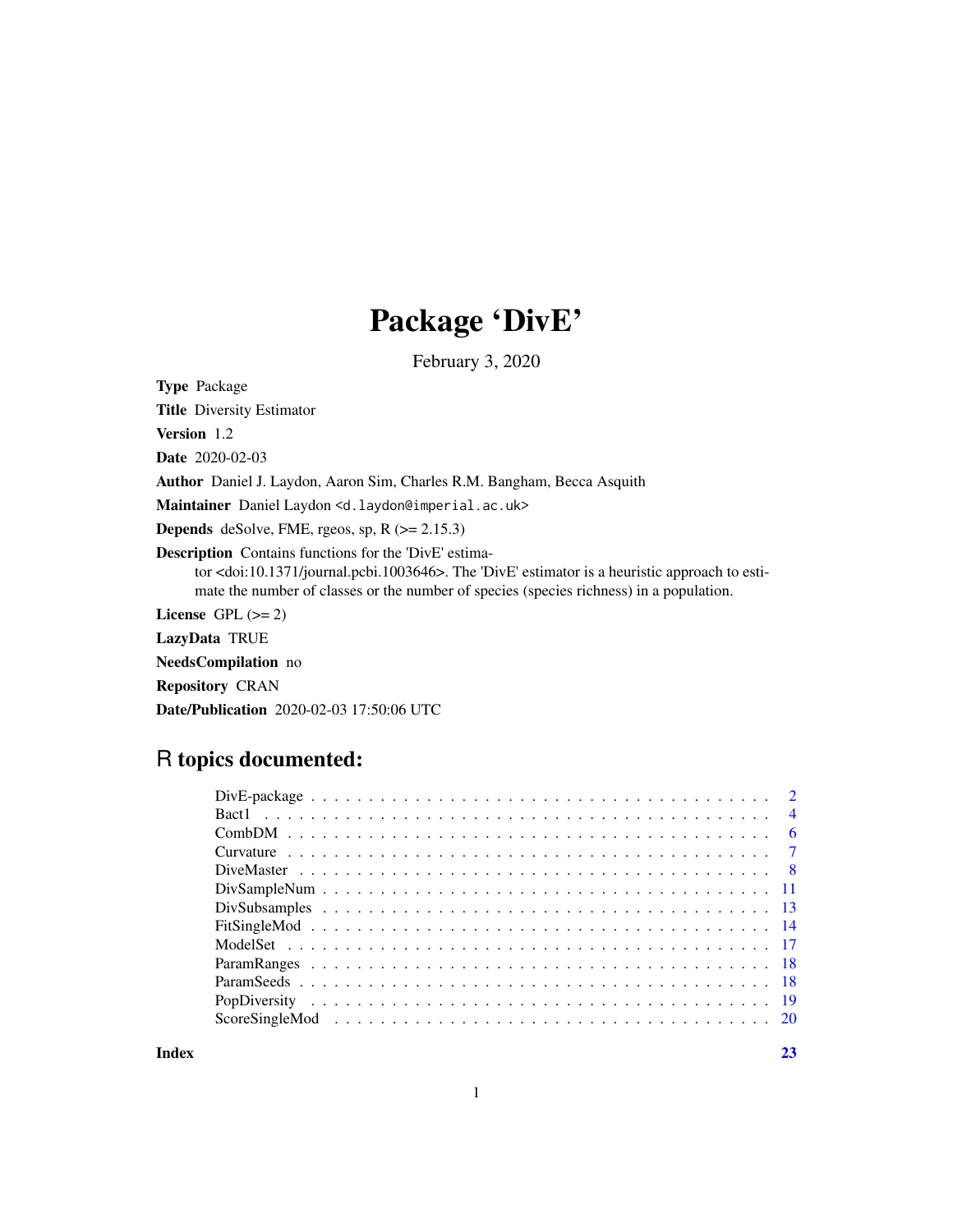<span id="page-1-0"></span>

#### Description

R-package *DivE* contains functions for the DivE estimator (Laydon, D.J. *et al.*, Quantification of HTLV-1 clonality and TCR diversity, PLOS Comput. Biol. 2014). The *DivE* estimator is a heuristic approach to estimate the number of classes or the number of species (species richness) in a population.

*DivE* fits many mathematical models to multiple nested subsamples of individual-based rarefaction curves. These curves depict the expected number of species as a function of the number of individuals (e.g. T cells, virions, microbes). Each model is fitted to all nested subsamples, producing multiple model fits. Novel criteria are used to score each model in how consistently its fits reproduce the full observed rarefaction curve from the nested subsamples, i.e. from only incomplete data. The best performing models are extrapolated to a desired population size, and their estimates are aggregated to estimate the number of classes in the population.

The package contains:

1. functions to generate individual-based rarefaction (species-accumulation) data, and evaluate their curvature

2. functions to fit mathematical models to rarefaction data and nested subsamples thereof. These functions make extensive use of the R-package *FME* (http://cran.r-project.org/web/packages/FME/index.html)

3. functions to evaluate novel criteria for each model. These functions make use of the R-package *rgeos* (http://cran.r-project.org/web/packages/rgeos/index.html)

4. functions to score competing models

5. a function to produce final estimates of the number of classes (diversity)

6. example candidate models, fitted parameters, parameter ranges, and an example data set

7. an example script. We have attempted to make the code flexible to users who require varying levels of detail and control. The simplest way to use the package is the DiveMaster function. This function is a wrapper around other functions provided with the *DivE* package and will create subsamples (function DivSubsamples), fit models (function FitSingleMod), score models (function ScoreSingleMod) and produce final diversity/species richness estimates (function PopDiversity).

The novel criteria against which each model fit is scored are:

Discrepancy – the mean percentage error between data points and model prediction.

Accuracy – the percentage error between the full sample species richness, and the estimate of full sample species richness from a given subsample.

Similarity – the area between the curve fitted to a subsample and the curve fitted to the full sample, normalized to the area under the curve from the full data, on the interval [0, *Nobs*], where *Nobs* is the size of the full data.

Plausibility – the predicted number of species must either increase monotonically or plateau and the predicted rate of species accumulation must either decrease or plateau (i.e. for  $S(x)$  and  $x \ge 1$ , where x is the number of individuals,  $S'(x) \ge 0$ , and  $S''(x) \le 0$ .

The rationale behind each criterion is as follows: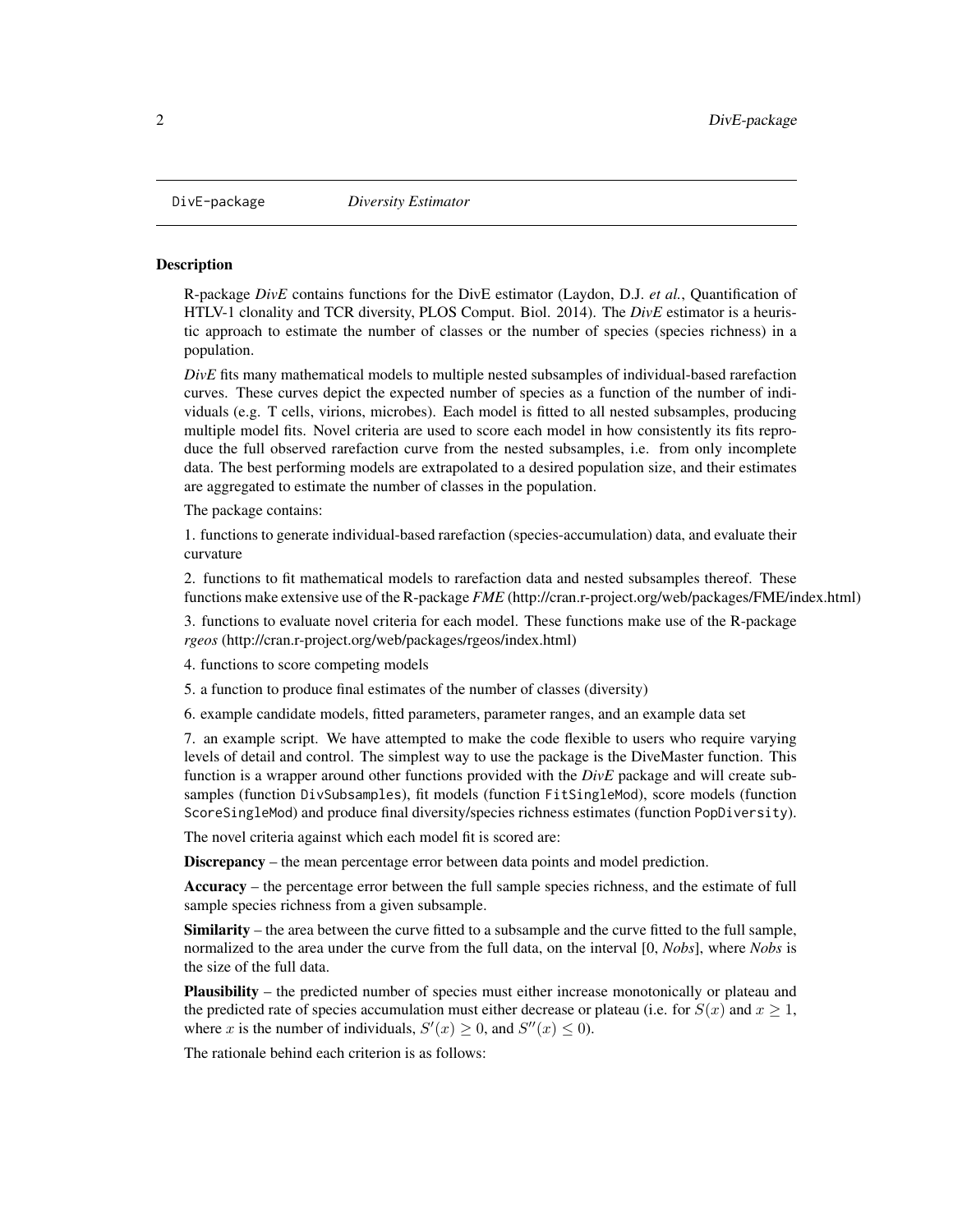## DivE-package 3

*Discrepancy* – the model must describe the data to which it was fitted.

*Accuracy* – from a subsample, the model should predict the full sample species richness.

*Similarity* – an ideal model will produce identical fits from all subsamples. The smaller the area between the model fits, the better the model.

*Plausibility* – this criterion requires that, as the observed number of individuals increases, the observed number of species does not decrease and the rate of species-accumulation does not increase; the former is impossible and the latter is implausible.

## Population Size

*DivE* requires an estimate of population size, i.e. the number of individuals in the population for which the number of species is desired. Population size is a necessary input for species richness estimation when it is not appropriate to assume a saturating relationship between population size and species richness.

In spatially homogeneous populations with equiprobable detection of individuals, population size can be estimated through scaling by area or volume e.g. scaling from cells in 50ml of blood to cells in the total blood volume. When population size estimates are unavailable, it is still usually possible to provide meaningful diversity estimates, e.g. the number of species per gram of tissue.

## Requirements

Many deep sequencing data consist of relative abundance of classes or species. We caution that *DivE* requires data detailing the absolute counts of each class or species: relative abundances are insufficient. Rarefaction curves are highly sensitive to the scaling factor applied to relative abundances. Scaling factors that are too high greatly overestimate the degree of repetition of species in the sample, falsely implying that the sample contains a more comprehensive census, and ultimately affecting the resulting estimates of species richness. Absolute counts can usually be obtained when data are being collected (for further details, please see Laydon, D. *et al.*).

*DivE* requires data where each individual has been sampled randomly, independently and with an equal probability of detection, and where the underlying distribution of individuals is spatially homogeneous. Reliable extrapolation of rarefaction curves is only possible where these conditions are met. DivE is a heuristic estimator designed for use in immunological and microbiological populations, but can be used in any system where the above conditions are satisfied, and for which an estimate of population size is available (for further details, please see Laydon, D. *et al.*).

We have attempted to identify conditions under which DivE is prone to error and should not be applied. When the observed rarefaction curve is linear, the data imply a constant rate of species accumulation, and so provide little information on how quickly the rate of species accumulation will decrease. This is usually indicative of severe under-sampling. We quantified the deviation from linearity of the observed rarefaction curve using the curvature parameter Cp. This parameter can take values between 0 and 1, where 1 reflects perfect saturation and 0 reflects a constant rate of species accumulation. We recommend, based on our simulations, that DivE should not be applied when  $Cp < 0.1$ . Low curvatures suggest severe under-sampling and researchers should exercise caution when using any diversity estimator with such data. We have included a function Curvature to evaluate the approximate curvature of the rarefaction curve.

## Model Fitting Process

The pseudo-random model fitting algorithm included with *DivE* (from R package *FME*) requires that parameter ranges and parameter seeding values be inputted. The runtime incurred in model fitting increases with the size of the parameter space. The need for parameter ranges small enough to yield precise parameter estimates in relatively short runtimes must be balanced against the need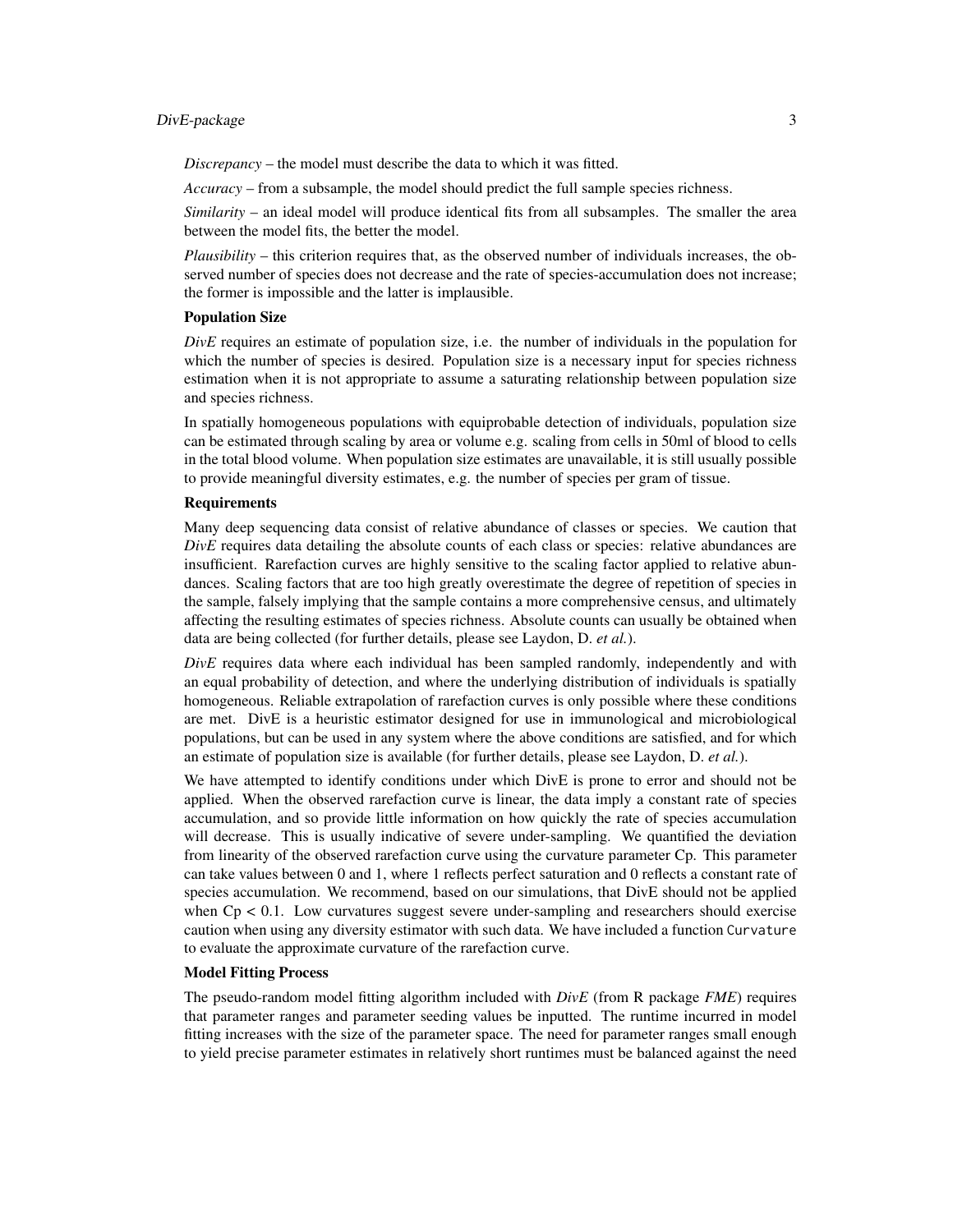<span id="page-3-0"></span>for parameter ranges that adequately encompass appropriate parameter values for data of different scales. We have included parameter ranges and seeding values that have performed well in our analyses, which the user can use or amend as required.

The performance of modFit (package *FME*) with the pseudorandom parameter search algorithm (package *FME*, pseudoOptim) used to estimated model parameter values, is sensitive to the choice of initial seeding values. We have provided the fitted parameters returned from our simulations to be used as initial seeding parameters. For each model, each initial parameter guess (i.e. each row of the model matrix in ModelSeeds) is evaluated by to modCost. The parameter guess returning the lowest cost is used as the seeding value in *modFit*.

To obtain better parameter fits, the fitting process can be repeated. Fitted parameters from a single subsample may provide a better seeding guess for a fit to a subsequent subsample than the initial parameter seeds originally inputted, and thus better final model fits will be produced. In our analyses, two attempts of the fitting process (argument fitloops in DiveMaster) were usually sufficient.

## Contact

Daniel J. Laydon, Section of Immunology, Division of Infectious Diseases, Department of Medicine, Imperial College London, Wright-Fleming Institute, Norfolk Place, W2 1PG d.laydon@imperial.ac.uk

Details

| Package: | DivE        |
|----------|-------------|
| Type:    | Package     |
| Version: | 11          |
| Date:    | 2019-08-17  |
| License: | $GPL (= 2)$ |

The main function is DiveMaster, which combines the four functions DivSampleNum, DivSubsamples, FitSingleMod, and ScoreSingleMod. An example script using both DiveMaster and the four component functions can be found in the *demo* folder in the source.

#### Author(s)

Daniel J. Laydon, Aaron Sim, Charles R.M. Bangham, Becca Asquith

## References

Laydon, D. J., Melamed, A., Sim, A., Gillet, N. A., Sim, K., Darko, S., Kroll, S., Douek, D. C., Price, D., Bangham, C. R. M., Asquith, B., Quantification of HTLV-1 clonality and TCR diversity, PLOS Comput. Biol. 2014

Bact1 *Count of Medically Important Bacteria Species in a Sample*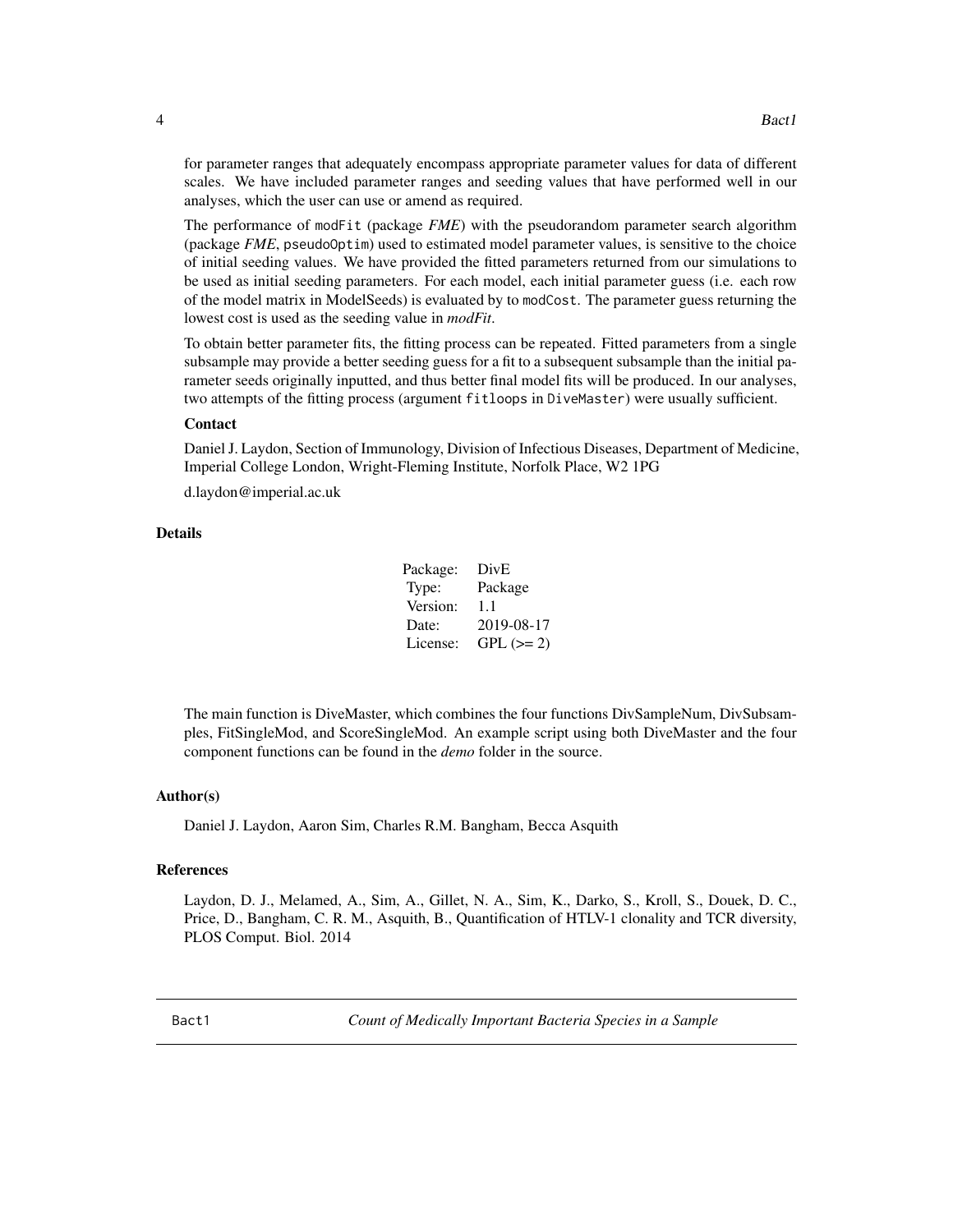#### $Bact1$  5

## Description

This gives a fictitious example of a sample of 7814 bacteria comprising of 144 unique species. Designed as a test dataset for the DivE diversity estimation algorithm.

## Usage

data(Bact1)

#### Format

A data frame with 144 observations on the following 2 variables.

Bacteria a factor with levels Acetobacter\_aurantius Acinetobacter\_baumannii Actinomyces\_israelii Agrobacterium\_radiobacter Agrobacterium\_tumefaciens Anaplasma Azorhizobium\_caulinodans Azotobacter\_vinelandii Bacillus\_anthracis Bacillus\_brevis Bacillus\_cereus Bacillus\_fusiformis Bacillus\_licheniformis Bacillus\_megaterium Bacillus\_mycoides Bacillus\_stearothermophilus Bacillus\_subtilis Bacteroides\_fragilis Bacteroides\_gingivalis Bacteroides\_melaninogenicus Bartonella\_henselae Bartonella\_quintana Bordetella\_bronchiseptica Bordetella\_pertussis Borrelia\_burgdorferi Brucella\_abortus Brucella\_melitensis Brucella\_suis Burkholderia\_cepacia Burkholderia\_mallei Burkholderia\_pseudomallei Calymmatobacterium\_granulomatis Campylobacter\_coli Campylobacter\_fetus Campylobacter\_jejuni Campylobacter\_pylori Chlamydia\_trachomatis Chlamydophila\_pneumoniae Chlamydophila\_psittaci Clostridium\_botulinum Clostridium\_difficile Clostridium\_perfringens Clostridium\_tetani Corynebacterium\_diphtheriae Corynebacterium\_fusiforme Coxiella\_burnetii Ehrlichia\_chaffeensis Enterobacter\_cloacae Enterococcus\_avium Enterococcus\_durans Enterococcus\_faecalis Enterococcus\_faecium Enterococcus\_galllinarum Enterococcus\_maloratus Escherichia coli Francisella tularensis Fusobacterium\_nucleatum Gardnerella\_vaginalis Haemophilus\_ducreyi Haemophilus\_influenzae Haemophilus\_parainfluenzae Haemophilus\_pertussis Haemophilus\_vaginalis Helicobacter\_pylori Klebsiella\_pneumoniae Lactobacillus\_Bulgaricus Lactobacillus\_acidophilus Lactobacillus\_casei Lactococcus\_lactis Legionella\_pneumophila Listeria\_monocytogenes Methanobacterium\_extroquens Microbacterium\_multiforme Micrococcus\_luteus Moraxella\_catarrhalis Mycobacterium Mycobacterium\_avium Mycobacterium\_bovis Mycobacterium\_diphtheriae Mycobacterium\_intracellulare Mycobacterium\_leprae Mycobacterium\_lepraemurium Mycobacterium\_phlei Mycobacterium\_smegmatis Mycobacterium\_tuberculosis Mycoplasma\_fermentans Mycoplasma\_genitalium Mycoplasma\_hominis Mycoplasma\_penetrans Mycoplasma\_pneumoniae Neisseria\_gonorrhoeae Neisseria\_meningitidis Pasteurella\_multocida Pasteurella\_tularensis Peptostreptococcus Porphyromonas\_gingivalis Pseudomonas\_aeruginosa Rhizobium\_radiobacter Rickettsia\_prowazekii Rickettsia\_psittaci Rickettsia\_quintana Rickettsia\_rickettsii Rickettsia\_trachomae Rochalimaea Rochalimaea\_henselae Rochalimaea\_quintana Rothia\_dentocariosa Salmonella\_enteritidis Salmonella\_typhi Salmonella\_typhimurium Serratia\_marcescens Shigella\_dysenteriae Staphylococcus\_aureus Staphylococcus\_epidermidis Stenotrophomonas\_maltophili Streptococcus\_agalactiae Streptococcus\_avium Streptococcus\_bovis Streptococcus\_cricetus Streptococcus\_faceium Streptococcus\_faecalis Streptococcus\_ferus Streptococcus\_gallinarum Streptococcus\_lactis Streptococcus\_mitior Streptococcus\_mitis Streptococcus\_mutans Streptococcus\_oralis Streptococcus\_pneumoniae Streptococcus\_pyogenes Streptococcus\_rattus Streptococcus\_salivarius Streptococcus\_sanguis Streptococcus\_sobrinus Treponema\_denticola Treponema\_pallidum Vibrio\_cholerae Vibrio\_comma Vibrio\_parahaemolyticus Vibrio\_vulnificus Wolbachia Yersinia\_enterocolitica Yersinia\_pestis Yersinia\_pseudotuberculosis

Count a numeric vector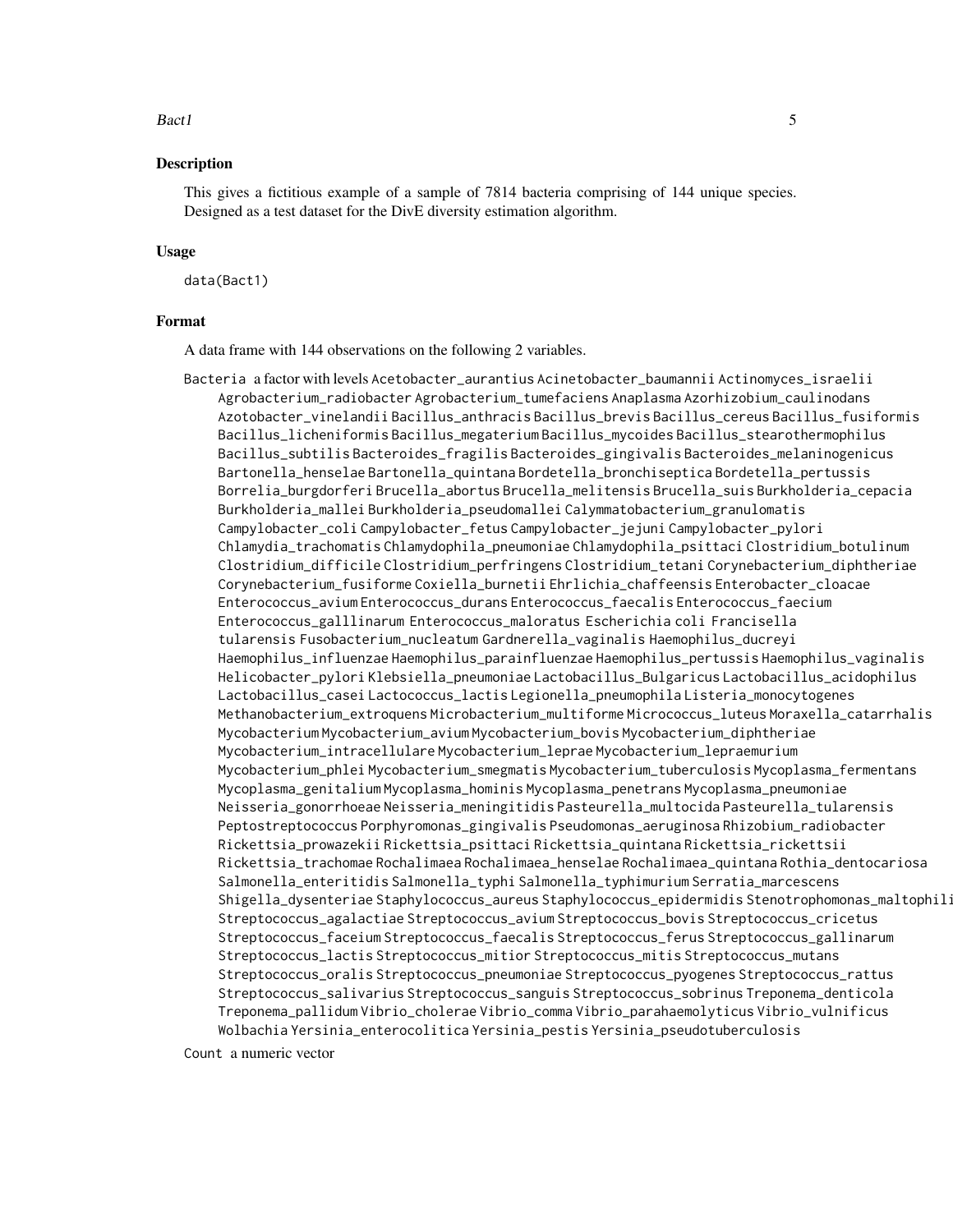#### <span id="page-5-0"></span>References

Laydon, D. J., Melamed, A., Sim, A., Gillet, N. A., Sim, K., Darko, S., Kroll, S., Douek, D. C., Price, D., Bangham, C. R. M., Asquith, B., Quantification of HTLV-1 clonality and TCR diversity, PLOS Comput. Biol. 2014

## Examples

data(Bact1)

hist(Bact1[,2], breaks=20, main="Bacterial diversity of a sample", xlab="Number of bacteria of a given species", ylab="Number of bacterial species")

CombDM *CombDM*

## Description

Implements the DivE diversity estimator. Combines multiple objects of class *DiveMaster*.

## Usage

CombDM(dmlist)

## Arguments

dmlist list of objects of class *DiveMaster*.

## Details

*CombDM* combines multiple objects of class *DiveMaster*. Function used if *DivE* estimation has been split into multiple, separate calls to DiveMaster.

#### Value

An object of class *DiveMaster*, i.e. a list of objects

| model.score    | a matrix of aggregated model scores                                                                                                                                                                                                                                 |
|----------------|---------------------------------------------------------------------------------------------------------------------------------------------------------------------------------------------------------------------------------------------------------------------|
| fmm            | a list of <i>fitsingMod</i> objects corresponding to the list of fitted models                                                                                                                                                                                      |
| ssm            | a matrix of scores of the fit of the models corresponding to the list of fitted<br>models                                                                                                                                                                           |
| estimate       | the estimate of species richness (number of species/classes or diversity) at popu-<br>lation size tot. pop. This is the geometric average of the models corresponding<br>to the top-five model scores. This is recalculated based on the combined list of<br>models |
| lower_estimate |                                                                                                                                                                                                                                                                     |
|                | as per estimate value, but the lowest prediction amongst the models having the<br>top-five scores. This is recalculated based on the combined list of models                                                                                                        |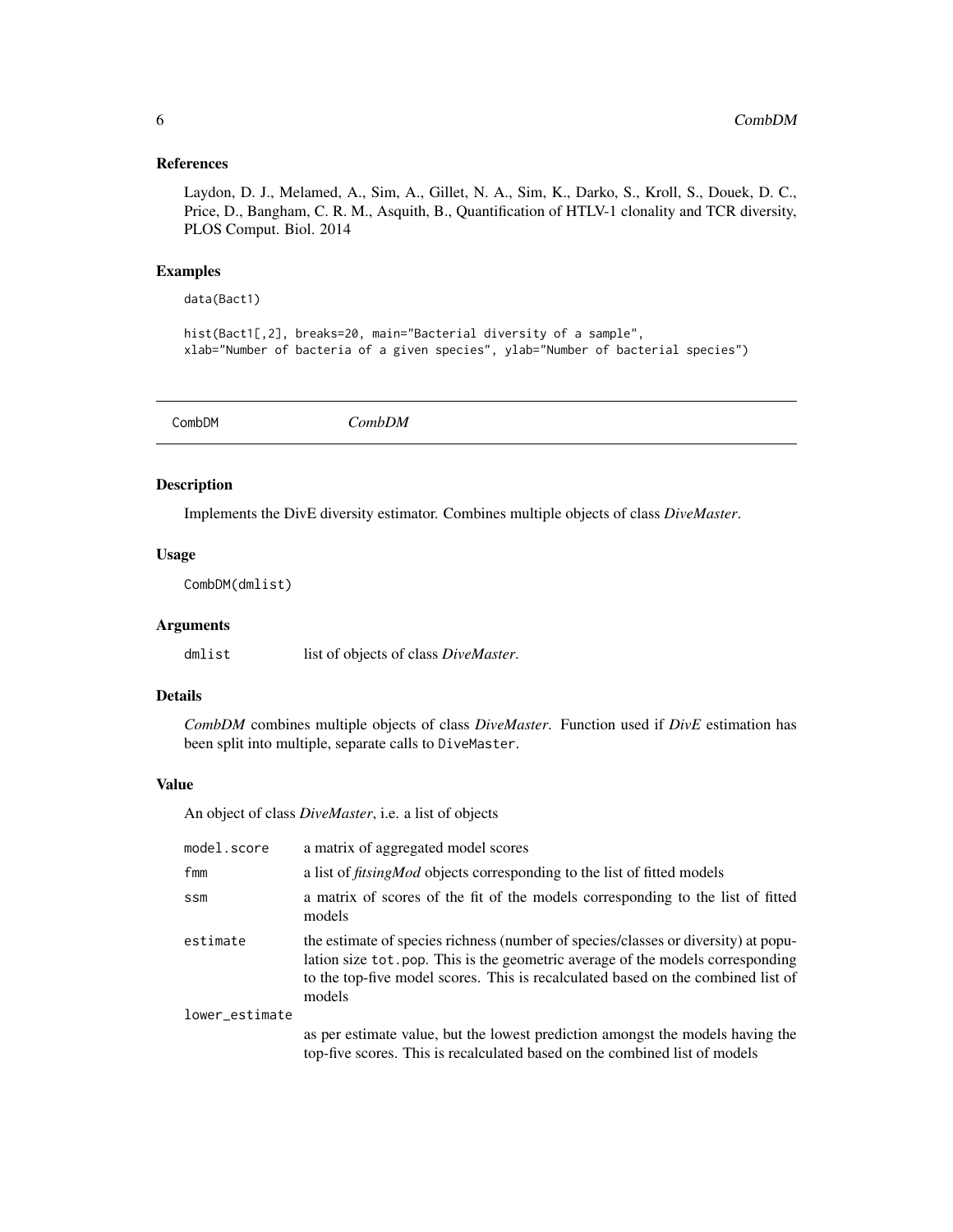#### <span id="page-6-0"></span>Curvature 7

| upper_estimate |                                                                                                                                                               |
|----------------|---------------------------------------------------------------------------------------------------------------------------------------------------------------|
|                | as per estimate value, but the highest prediction amongst the models having the<br>top-five scores. This is recalculated based on the combined list of models |
| models         | list of original input models                                                                                                                                 |
| m              | number of topscoring models used for diversity estimate. This is set as the<br>smallest m value of each of the <i>DiveMaster</i> objects in the list          |

## Author(s)

Daniel J. Laydon, Aaron Sim, Charles R.M. Bangham, Becca Asquith

#### References

Laydon, D. J., Melamed, A., Sim, A., Gillet, N. A., Sim, K., Darko, S., Kroll, S., Douek, D. C., Price, D., Bangham, C. R. M., Asquith, B., Quantification of HTLV-1 clonality and TCR diversity, PLOS Comput. Biol. 2014

## See Also

[DiveMaster](#page-7-1)

## Examples

# See DiveMaster documentation for examples.

## Description

Calculates the curvature of the rarefaction curve of the full observed data.

## Usage

Curvature(dss)

#### Arguments

dss list of objects of class *DivSubsamples*.

## Details

Curvature calculates the curvature of the full observed data. If dss contains more than one subsample (i.e. if length(dss)>1), the curvature of the largest subsample is calculated. If the curvature value is < 0.1, researchers should exercise caution as this is indicative of severe under-sampling, in which case DivE is prone to error.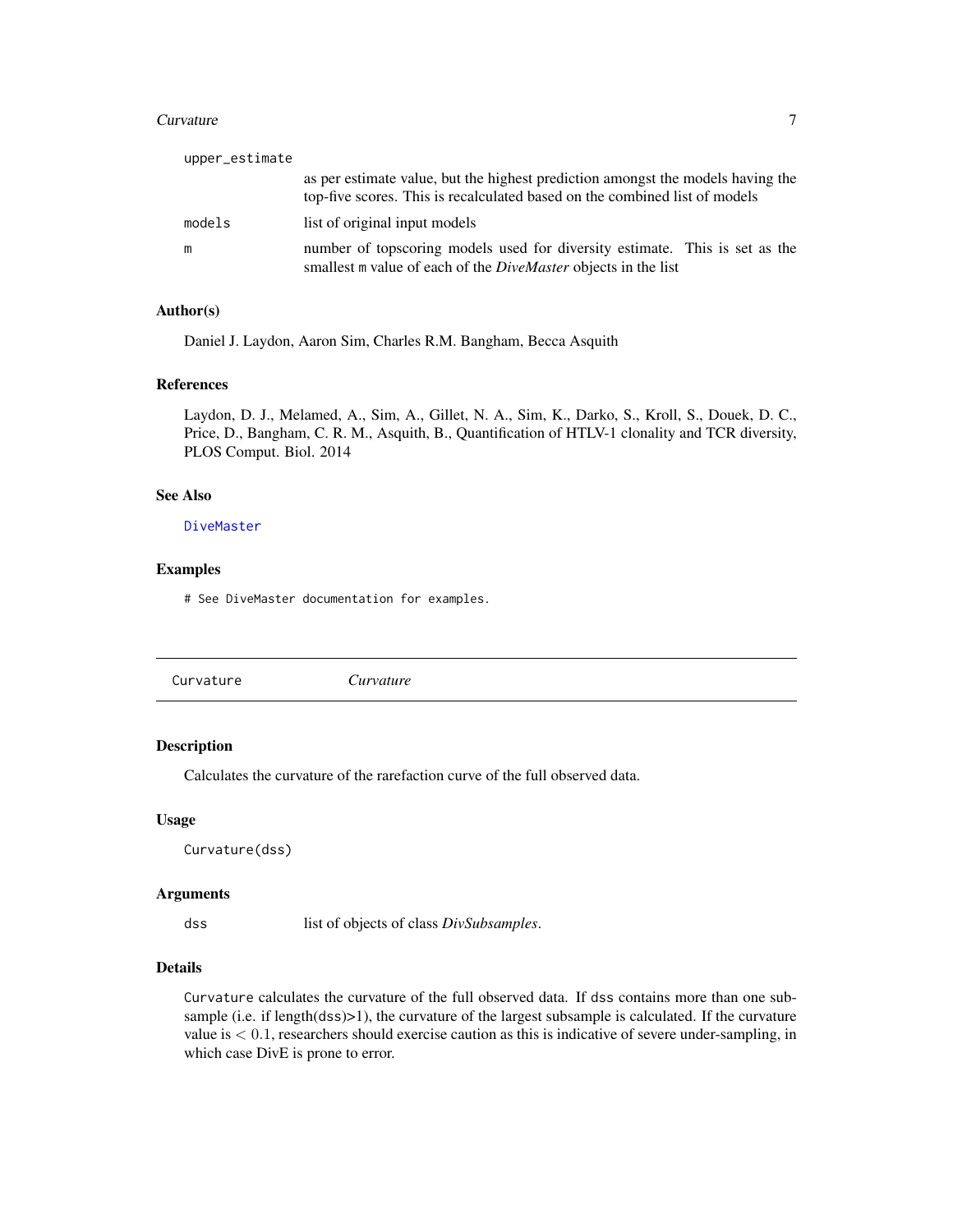## <span id="page-7-0"></span>Value

*numeric*, between 0 and 1

## Author(s)

Daniel J. Laydon, Aaron Sim, Charles R.M. Bangham, Becca Asquith

## References

Laydon, D. J., Melamed, A., Sim, A., Gillet, N. A., Sim, K., Darko, S., Kroll, S., Douek, D. C., Price, D., Bangham, C. R. M., Asquith, B., Quantification of HTLV-1 clonality and TCR diversity, PLOS Comput. Biol. 2014

#### See Also

[DivSubsamples](#page-12-1)

## Examples

# See DivSubsamples documentation for examples.

<span id="page-7-1"></span>DiveMaster *DiveMaster*

## Description

Implements the DivE diversity estimator.

## Usage

```
DiveMaster(models, init.params, param.ranges, main.samp,
           tot.pop=(100*(DivSampleNum(main.samp,2)[1])), numit=10^5,
           varleft=1e-8, subsizes=6, dssamps=list(), nrf=1, minrarefac=1,
          NResamples=1000, minplaus=10,
          precision.lv=c(0.0001, 0.005, 0.005), plaus.pen=500,
          crit.wts=c(1.0, 1.0, 1.0, 1.0), fitloops=2, numpred=5)
```
#### Arguments

| models      | list of models; each model is written as a function: function $(x, \text{params})$ { with $(\text{as}.\text{list}(\text{params}),$<br><function of="" params="">)}. Examples are given in the ModelSet data file as part of<br/>the DivE package.</function>                                                                                          |
|-------------|-------------------------------------------------------------------------------------------------------------------------------------------------------------------------------------------------------------------------------------------------------------------------------------------------------------------------------------------------------|
| init.params | list of matrices of initial seed model parameters. For each matrix, each row rep-<br>resents a given parameter set; each column represents a parameter value. Col-<br>umn names must match parameter names (params) in the corresponding model<br>in the list models. Examples are given in the Param Seeds data file as part of the<br>DivE package. |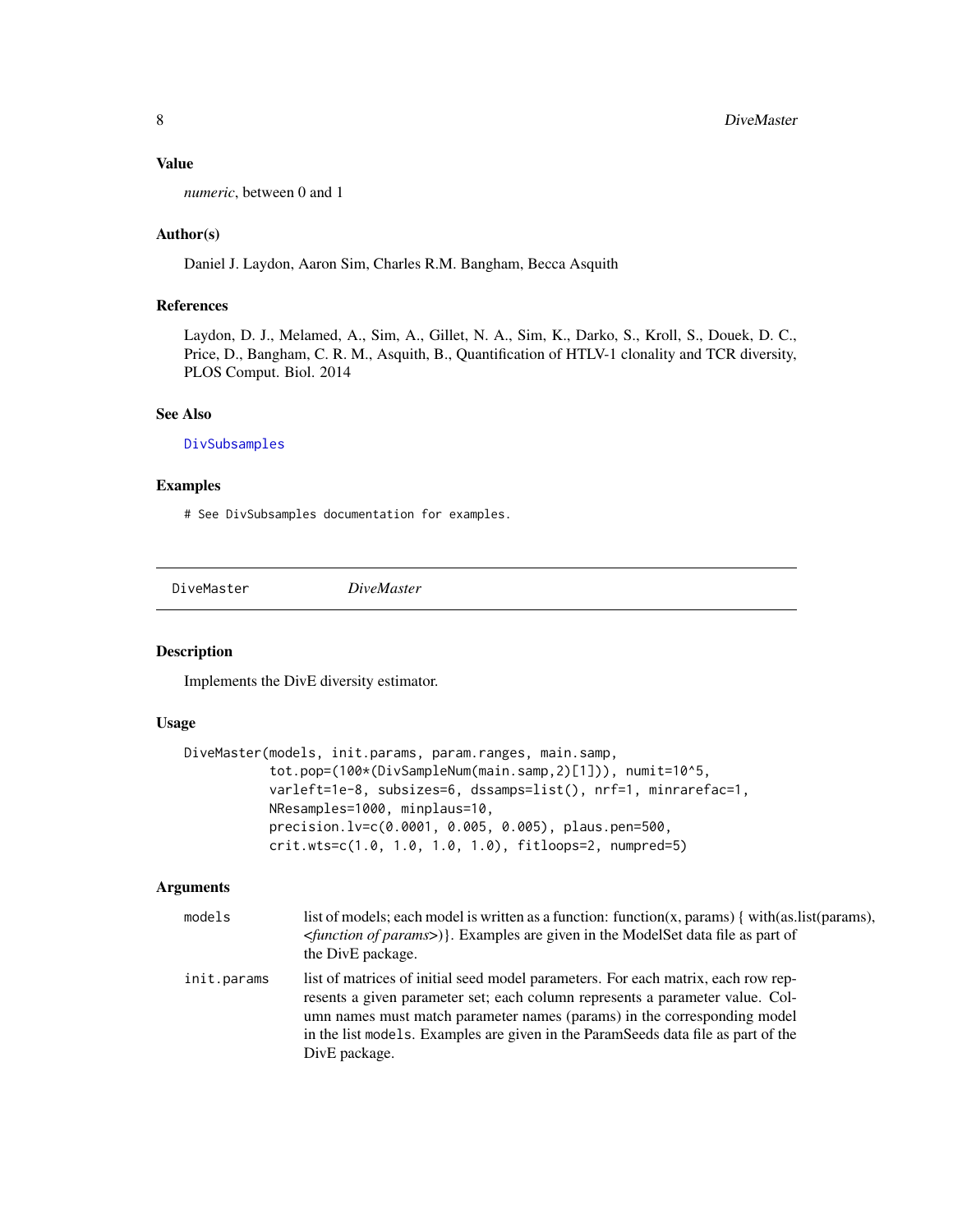#### <span id="page-8-0"></span>DiveMaster 9

- param.ranges list of matrices of lower and upper model parameters bounds. Used for the modFit function. The first and second row corresponds to the lower and upper bounds respectively; each column represents a parameter value. Column names must match parameter names (params) in the corresponding model in the list models. Examples are given in the param.ranges data file as part of the DivE package.
- main. samp the main sample, either as a 2-column data.frame (species ID, count of species), or a vector of species IDs.
- tot.pop total population (integer); default set to 100x the main.samp size.
- numit control argument passed to optimisation routine; the maximum number of iterations that [modFit](#page-0-0) will perform. See modFit for details.
- varleft control argument passed to optimisation routine; see [modFit](#page-0-0) for details.
- subsizes either number of nested subsamples (integer, must be 2 or greater), or a vector of nested sample lengths. If the former, then the vector of sample lengths will be created using the *DivSampleNum* function.
- dssamps list of user specified rarefaction data *DivSubsamples* objects. The length of each component vector of each object in the list must correspond to the vector of nested sample lengths (as defined by the user in subsizes).

nrf difference between lengths of successive rarefaction datapoints.

- minrarefac minimum rarefaction x-axis value. This argument is not used if list of *DivSubsamples* object is specified in dssamps.
- NResamples number of resamples used to calculate the rarefaction data. This parameter is not used if list of *DivSubsamples* object is specified in dssamps.
- minplaus lower x-axis bound for plausibility check.
- precision.lv vector of precision level values for each criterion: 1. discrepancy mean percentage error between rarefaction data points and model predicion, 2. Sample accuracy – percentage error between observed diversity of full rarefaction data and estimated diversity of full data from subsample, 3. local similarity. The scores for each criteria are defined as  $1 +$  (multiples of bin sizes)
- plaus.pen penalty score for breaking the plausibility criterion: a model fit should be monotonically increasing and should have a slowing rate of species accumulation.
- crit.wts vector of weights of each of the four scoring criteria fit, accuracy, similarity, plausibility. Default is  $c(1,1,1,1)$ .
- fitloops number of fitting rounds performed for each model. In each round of fitting, the initial seed parameter values for each model will be the fitted parameters of the previous fitting run. This parameter has a significant impact on the computational time. The 'sweet spot' is 2.
- numpred number of topscoring models used for diversity prediction. Default is 5.

## Details

This is the master function of the DivE estimator. The default operation is a combination of four steps. 1. Generate a list of nested samples lengths from the main sample. 2. For each nested subsample, generate a vector of rarefaction data and their associated mean species diversity. 3. Fit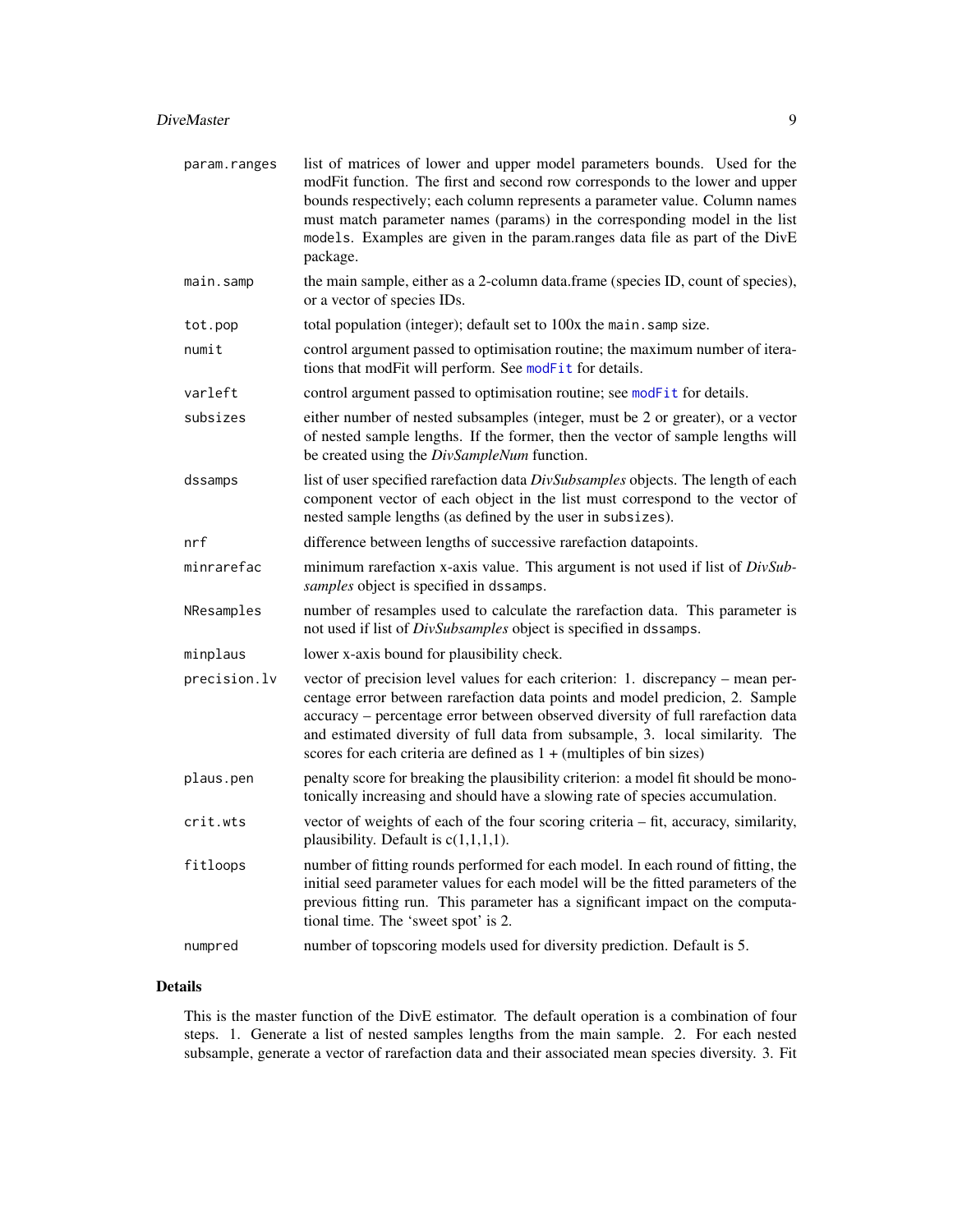to the generated data a set of models. 4. Evaluate the fits according to the DivE diversity estimation methodology and compare the scores across models and fitting criteria.

A list of DiveMaster objects, each representing the fits to different sets of models, can combined into a single DiveMaster object using the CombDM function. This is useful when running the DivE estimator with the full set of 58 models in a single run is not possible.

One can estimate the diversity for a given population using the PopDiversity function where the arguments are the Divemaster object and the population size respectively.

## Value

A list of objects:

| model.score    | a matrix of aggregated model scores                                                                                                                                                                   |
|----------------|-------------------------------------------------------------------------------------------------------------------------------------------------------------------------------------------------------|
| fmm            | a list of <i>fitsingMod</i> objects corresponding to the list of fitted models                                                                                                                        |
| <b>SSM</b>     | a matrix of scores of the fit of the models corresponding to the list of fitted<br>models                                                                                                             |
| estimate       | the estimate of species richness (number of species/classes or diversity) at popu-<br>lation size tot. pop. This is the geometric average of the models corresponding<br>to the top-five model scores |
| lower_estimate |                                                                                                                                                                                                       |
|                | as per estimate value, but the lowest prediction amongst the models having the<br>top-five scores                                                                                                     |
| upper_estimate |                                                                                                                                                                                                       |
|                | as per estimate value, but the highest prediction amongst the models having the<br>top-five scores                                                                                                    |
| models         | list of original input models                                                                                                                                                                         |
| m              | number of topscoring models used for diversity estimate                                                                                                                                               |

## Author(s)

Daniel J. Laydon, Aaron Sim, Charles R.M. Bangham, Becca Asquith

## References

Laydon, D. J., Melamed, A., Sim, A., Gillet, N. A., Sim, K., Darko, S., Kroll, S., Douek, D. C., Price, D., Bangham, C. R. M., Asquith, B., Quantification of HTLV-1 clonality and TCR diversity, PLOS Comput. Biol. 2014

## See Also

[FitSingleMod](#page-13-1), [ScoreSingleMod](#page-19-1)

<span id="page-9-0"></span>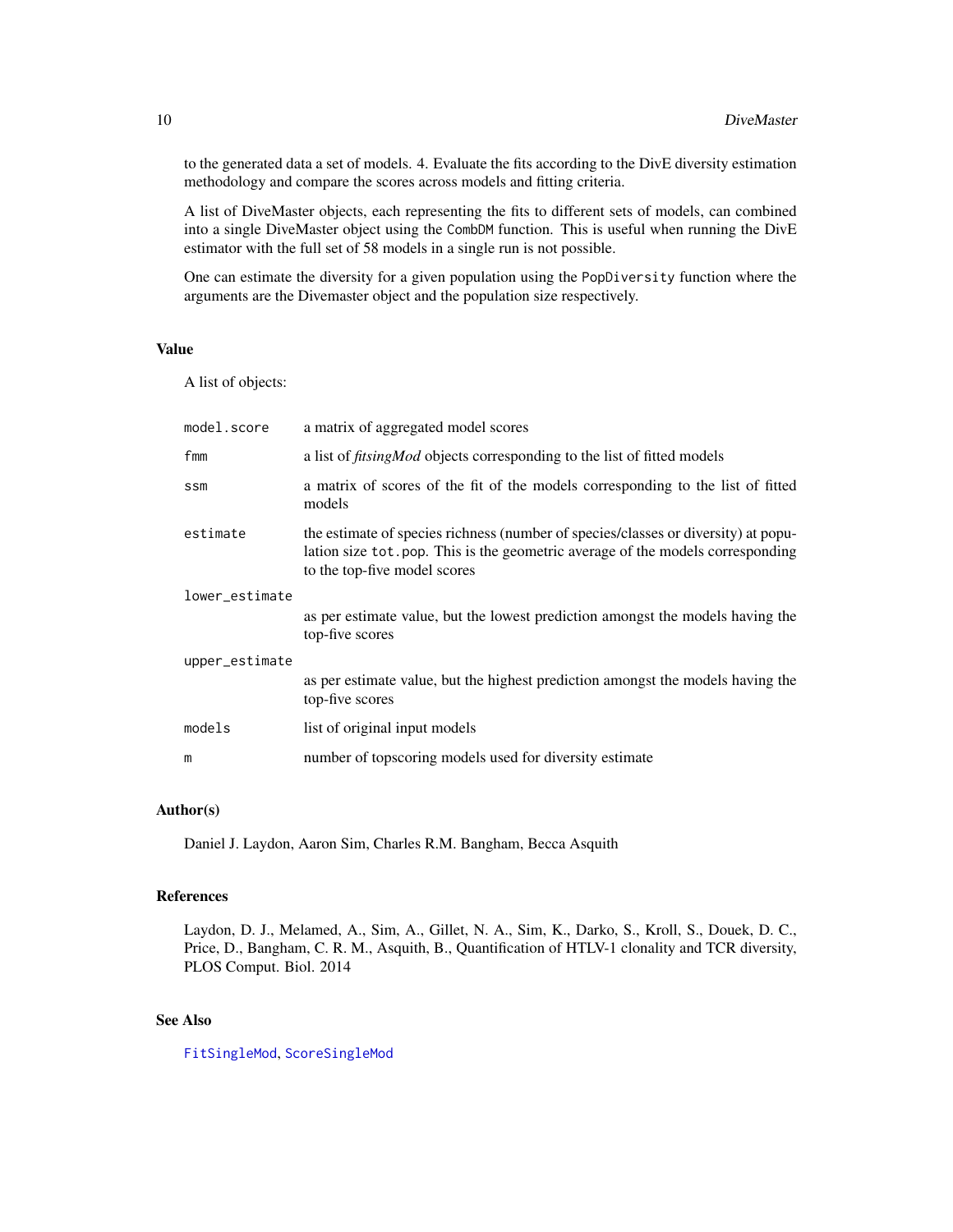## <span id="page-10-0"></span>DivSampleNum 11

## Examples

```
require(DivE)
data(Bact1)
data(ModelSet)
data(ParamSeeds)
data(ParamRanges)
testmodels <- list()
testmeta <- list()
paramranges <- list()
# Choose a single model
testmodels <- c(testmodels, ModelSet[1])
#testmeta[[1]] <- (ParamSeeds[[1]]) # Commented out for sake of brevity)
testmeta[[1]] <- matrix(c(0.9451638, 0.007428265, 0.9938149, 1.0147441, 0.009543598, 0.9870419),
                nrow=2, byrow=TRUE, dimnames=list(c(), c("a1", "a2", "a3"))) # Example seeds
paramranges[[1]] <- ParamRanges[[1]]
# Create DivSubsamples object (NB: For quick illustration only -- not default parameters)
dss_1 <- DivSubsamples(Bact1, nrf=2, minrarefac=1, maxrarefac=40, NResamples=5)
dss_2 <- DivSubsamples(Bact1, nrf=2, minrarefac=1, maxrarefac=65, NResamples=5)
dss <- list(dss_2, dss_1)
# Implement the function (NB: For quick illustration only -- not default parameters)
out <- DiveMaster(models=testmodels, init.params=testmeta, param.ranges=paramranges,
                  main.samp=Bact1, subsizes=c(65, 40), NResamples=5, fitloops=1,
                  dssamp=dss, numit=2, varleft=10)
# DiveMaster Outputs
out
out$estimate
out$fmm$logistic
out$fmm$logistic$global
out$ssm
summary(out)
## Combining two DiveMaster objects (assuming a second object 'out2'):
# out3 <- CombDM(list(out, out2))
## To calculate the diversity for a different population size
# PopDiversity(dm=out, popsize=10^5, TopX=1)
```
DivSampleNum *DivSampleNum*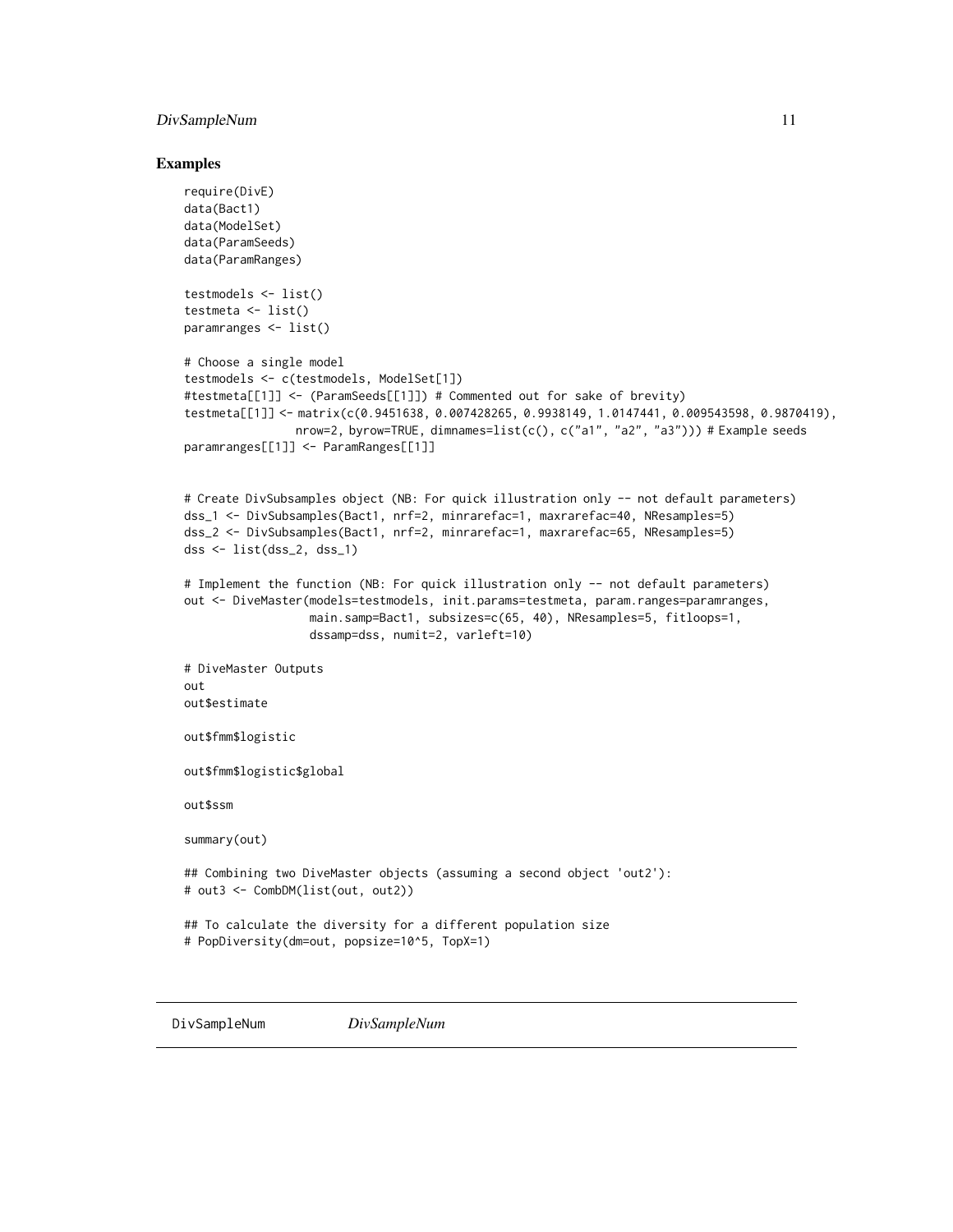## Description

Function to generate an integer sequence representing the lengths of nested samples of sample

## Usage

```
DivSampleNum(ms, n)
```
## Arguments

| ms | the main sample, either as a 2-column data.frame (species ID, count of species),<br>or a vector of species IDs. |
|----|-----------------------------------------------------------------------------------------------------------------|
| n  | desired number of nested samples (integer)                                                                      |

#### Details

This function produces the default list of nested sample lengths for the DivE algorithm. For the vector representation of the main sample (*ms*) it is equivalent to *sort(round(seq(from=length(ms)/n, to=length(ms), by=length(ms)/n)), decreasing=TRUE)*.

## Value

A decreasing sequence of nested sample lengths.

## Author(s)

Daniel J. Laydon, Aaron Sim, Charles R.M. Bangham, Becca Asquith

## References

Laydon, D. J., Melamed, A., Sim, A., Gillet, N. A., Sim, K., Darko, S., Kroll, S., Douek, D. C., Price, D., Bangham, C. R. M., Asquith, B., Quantification of HTLV-1 clonality and TCR diversity, PLOS Comput. Biol. 2014

## Examples

```
require(DivE)
data(Bact1)
```

```
DivSampleNum(Bact1, 3)
DivSampleNum(Bact1, 6)
```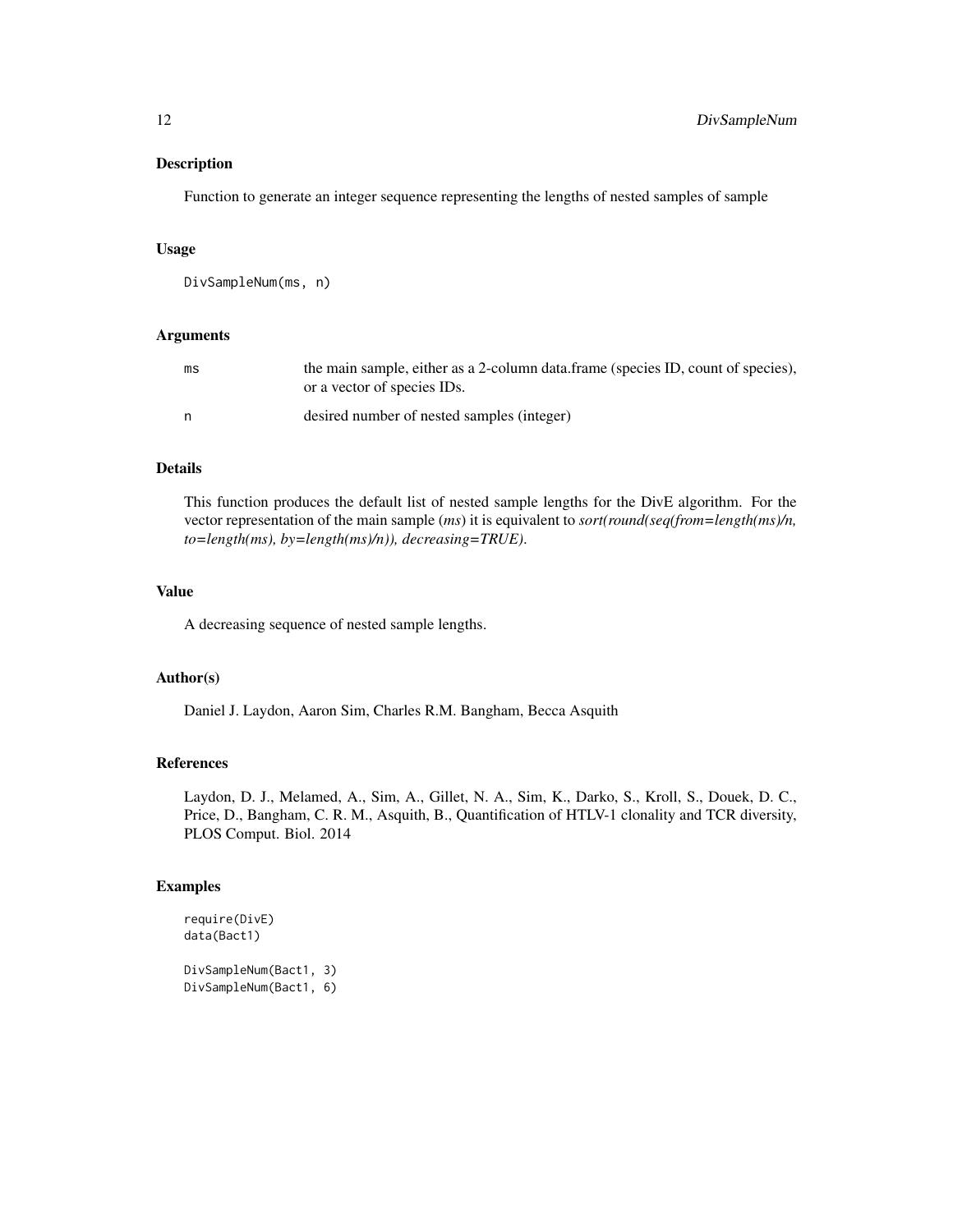<span id="page-12-1"></span><span id="page-12-0"></span>DivSubsamples *DivSubsamples*

## Description

Function to generate the rarefaction data from a given sample

## Usage

```
DivSubsamples(mainsamp, nrf, minrarefac=1,
maxrarefac=length(FormatInput(mainsamp)), NResamples=1000)
```
## Arguments

| mainsamp   | the main sample, either as a 2-column data.frame (species ID, count of species),<br>or a vector of species IDs. |
|------------|-----------------------------------------------------------------------------------------------------------------|
| nrf        | difference between lengths of successive rarefaction datapoints.                                                |
| minrarefac | minimum rarefaction data x-axis value. Default is 1.                                                            |
| maxrarefac | maximum rarefaction data x-axis value. Default is length of the sample mainsamp.                                |
| NResamples | number of resamples used to calculate the rarefaction data.                                                     |

## Details

This function produces a vector of subsamples diversity values with subsample lengths evenly distributed between a specified minimum and maximum number. The curvature of the rarefaction curve can be obtained with the function Curvature.

## Value

a list of class *DivSubsamples* containing resampling results (i.e. the diversity data). This includes the following:

| RarefacXAxis | vector of x-axis rarefaction data                                                             |
|--------------|-----------------------------------------------------------------------------------------------|
| RarefacYAxis | vector of y-axis rarefaction data                                                             |
| div sd       | vector of y-axis rarefaction data standard deviations                                         |
| NResamples   | number of sampling iterations used to calculate sample means of each subsam-<br>ple diversity |

#### Author(s)

Daniel J. Laydon, Aaron Sim, Charles R.M. Bangham, Becca Asquith

## References

Laydon, D. J., Melamed, A., Sim, A., Gillet, N. A., Sim, K., Darko, S., Kroll, S., Douek, D. C., Price, D., Bangham, C. R. M., Asquith, B., Quantification of HTLV-1 clonality and TCR diversity, PLOS Comput. Biol. 2014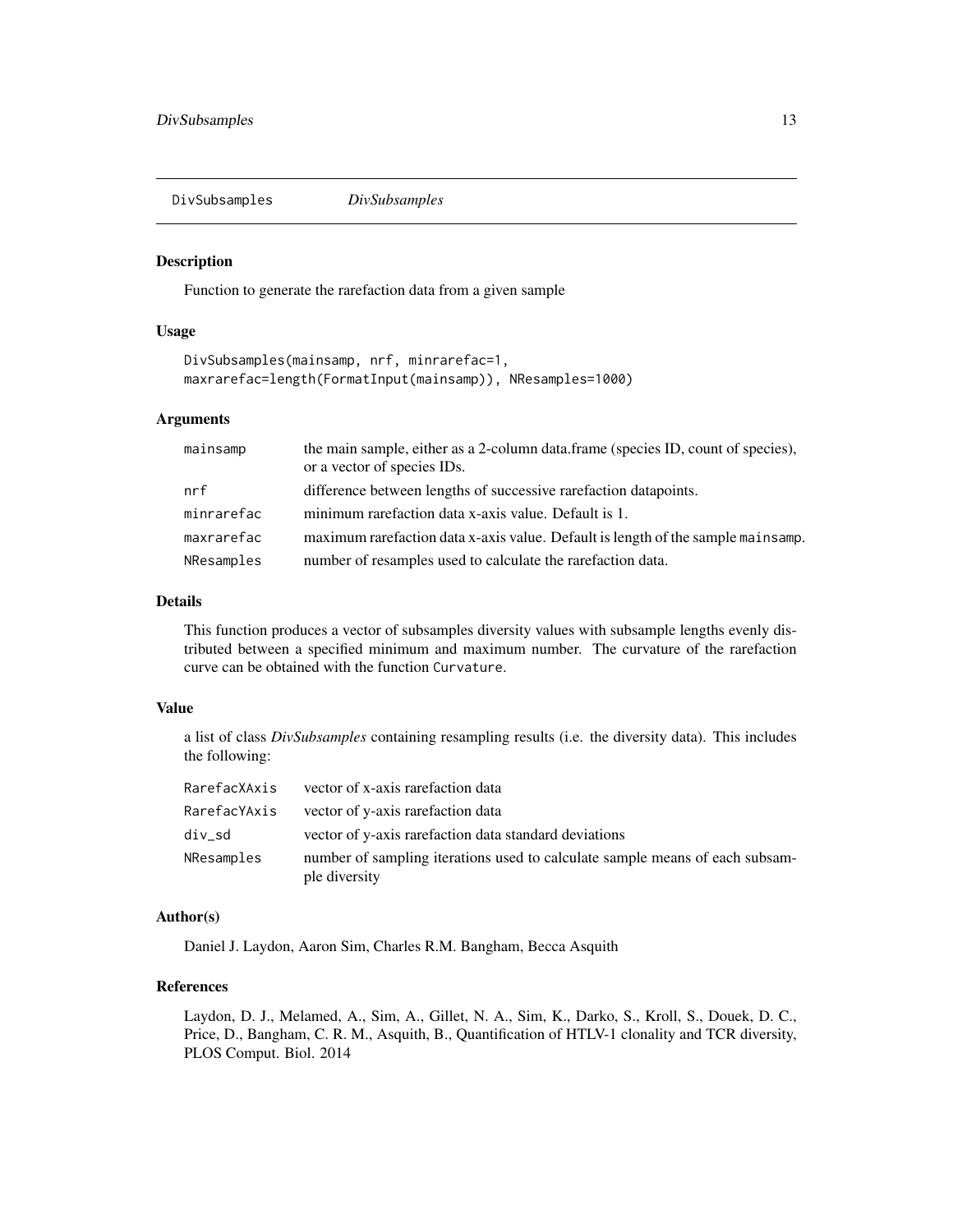## Examples

```
require(DivE)
data(Bact1)
dss_1 <- DivSubsamples(Bact1, nrf=2, minrarefac=1, maxrarefac=100,
                        NResamples=10)
dss_2 <- DivSubsamples(Bact1, nrf=20, minrarefac=1, maxrarefac=100,
                        NResamples=10)
# Default NResamples=1000; low value of NResamples=10 is a set for quick evaluation
dss_1
dss_2
summary(dss_1)
dss_1$div_sd
dss_1$NResamples
Curvature(dss_1)
```
<span id="page-13-1"></span>FitSingleMod *FitSingleMod*

## Description

Function to fit a model to the diversity values of subsamples of a given sample and its nested samples.

## Usage

```
FitSingleMod(model.list, init.param, param.range,
            main.samp, tot.pop=(100*(DivSampleNum(main.samp,2)[1])),
            numit=10^5, varleft=1e-8, data.default=TRUE,
             subsizes = 6, dssamps = list(), nrf = 1,
             minrarefac=1, NResamples=1000, minplaus=10,
             fitloops=2)
```
## Arguments

| model.list | model; written as a function: function(x, params) with(as.list(params), $\langle func$ -<br><i>tion of params</i> .). Examples are given in the ModelSet data file as part of the<br>DivE package. Used in the modFit function.                                                                                                           |
|------------|-------------------------------------------------------------------------------------------------------------------------------------------------------------------------------------------------------------------------------------------------------------------------------------------------------------------------------------------|
| init.param | matrix of of initial seed model parameters. For each matrix, each row represents<br>a given parameter set; each column represents a parameter value. Column names<br>must match parameter names (params) in the corresponding model in the list<br>models. Examples are given in the ParamSeeds data file as part of the DivE<br>package. |

<span id="page-13-0"></span>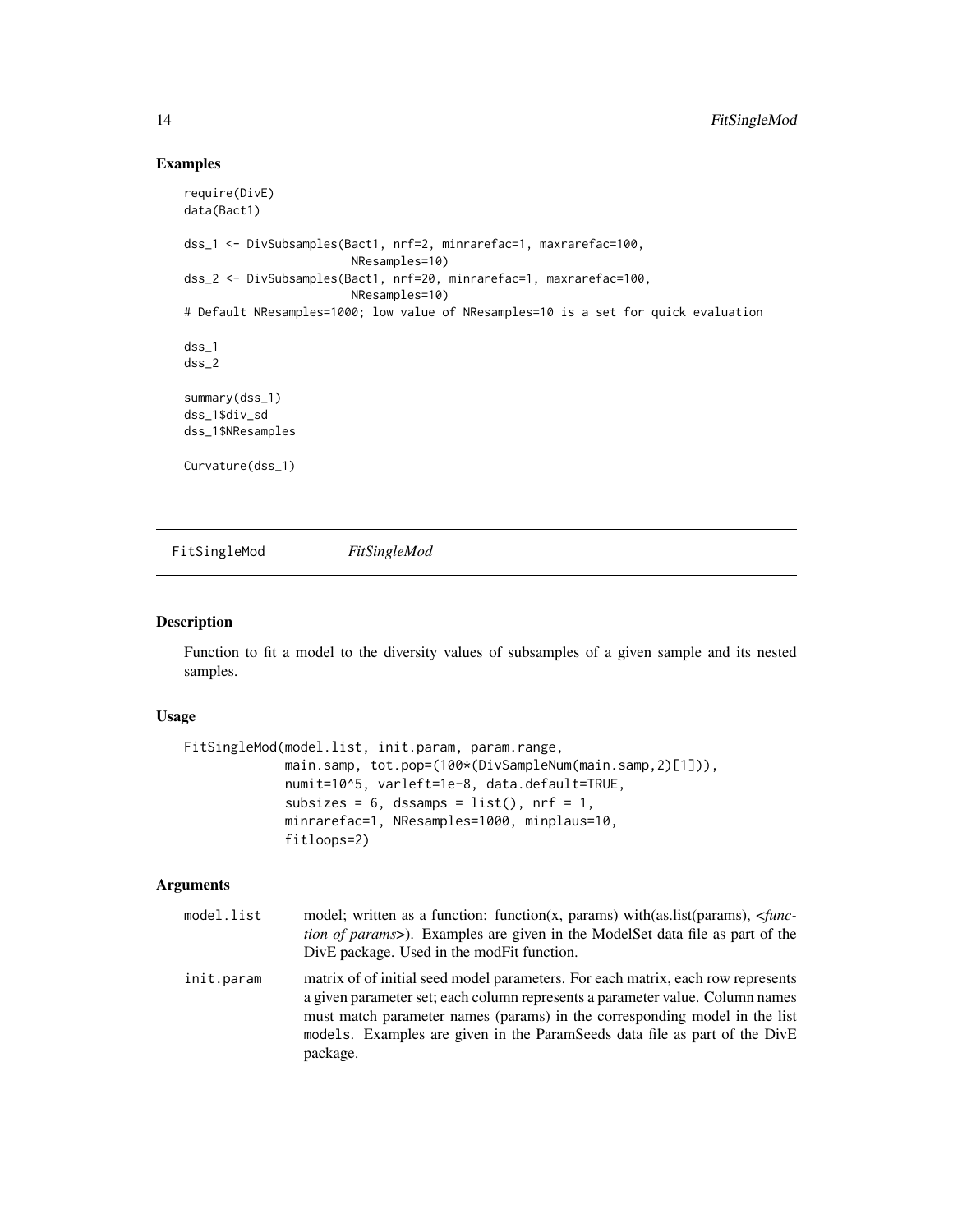<span id="page-14-0"></span>

| param.range  | matrix of lower and upper model parameters bounds. Used for the modFit func-<br>tion. The first and second row corresponds to the lower and upper bounds<br>respectively; each column represents a parameter value. Column names must<br>match parameter names (params) in the corresponding model in the list models.<br>Examples are given in the ParamRanges data file as part of the DivE package. |
|--------------|--------------------------------------------------------------------------------------------------------------------------------------------------------------------------------------------------------------------------------------------------------------------------------------------------------------------------------------------------------------------------------------------------------|
| main.samp    | the main sample, either as a 2-column data.frame (species ID, count of species),<br>or a vector of species IDs.                                                                                                                                                                                                                                                                                        |
| tot.pop      | total population (integer); default set to 100x the main. samp size.                                                                                                                                                                                                                                                                                                                                   |
| numit        | control argument passed to optimisation routine; the maximum number of itera-<br>tions that modFit will perform. See modFit for details.                                                                                                                                                                                                                                                               |
| varleft      | control argument passed to optimisation routine; see modFit for details.                                                                                                                                                                                                                                                                                                                               |
| data.default | if True, then the list of vectors of nested rarefaction data (divsubsample objects)<br>generated by the DivSampleNum and divsubsample functions; if False, then the<br>function uses the user-specified list of nested rarefaction data, dssamps                                                                                                                                                       |
| subsizes     | either number of subsamples of main.samp (integer), or a vector of subsample<br>lengths. If the former, then the vector of sample lengths will be created using<br>the DivSampleNum function.                                                                                                                                                                                                          |
| dssamps      | list of user specified rarefaction data DivSubsamples objects. The length of each<br>component vector of each object in the list must correspond to the vector of<br>subsample lengths (as defined by the user in subsizes).                                                                                                                                                                           |
| nrf          | difference between lengths of successive rarefaction datapoints.                                                                                                                                                                                                                                                                                                                                       |
| minrarefac   | minimum rarefaction x-axis value. This argument is not used if list of DivSub-<br>samples object is specified in dssamps.                                                                                                                                                                                                                                                                              |
| NResamples   | number of resamples used to calculate the rarefaction data. This parameter is<br>not used if list of DivSubsamples object is specified in dssamps. NB: different<br>from numit parameter, which is specific to the fitting process.                                                                                                                                                                    |
| minplaus     | lower x-axis bound for plausibility check.                                                                                                                                                                                                                                                                                                                                                             |
| fitloops     | number of fitting rounds performed for each model. In each round of fitting, the<br>initial seed parameter values for each model will be the fitted parameters of the<br>previous fitting run. This parameter has a significant impact on the computa-<br>tional time. The 'sweet spot' is 2.                                                                                                          |

## Details

This function fits a single specified model to the diversity values of the subsamples of a set of nested samples. The output is a list of raw fitting results (pre-scoring). The user should use this function if he or she is interested in fitting a specific parametric rarefraction curve to a sample (rather than selecting the most appropriate model) and examining its performance.

## Value

A list of class *FitSingleMod* containing the results of the fit of the model to the diversity samples. This includes the following:

param matrix of fitted parameters for each nested sample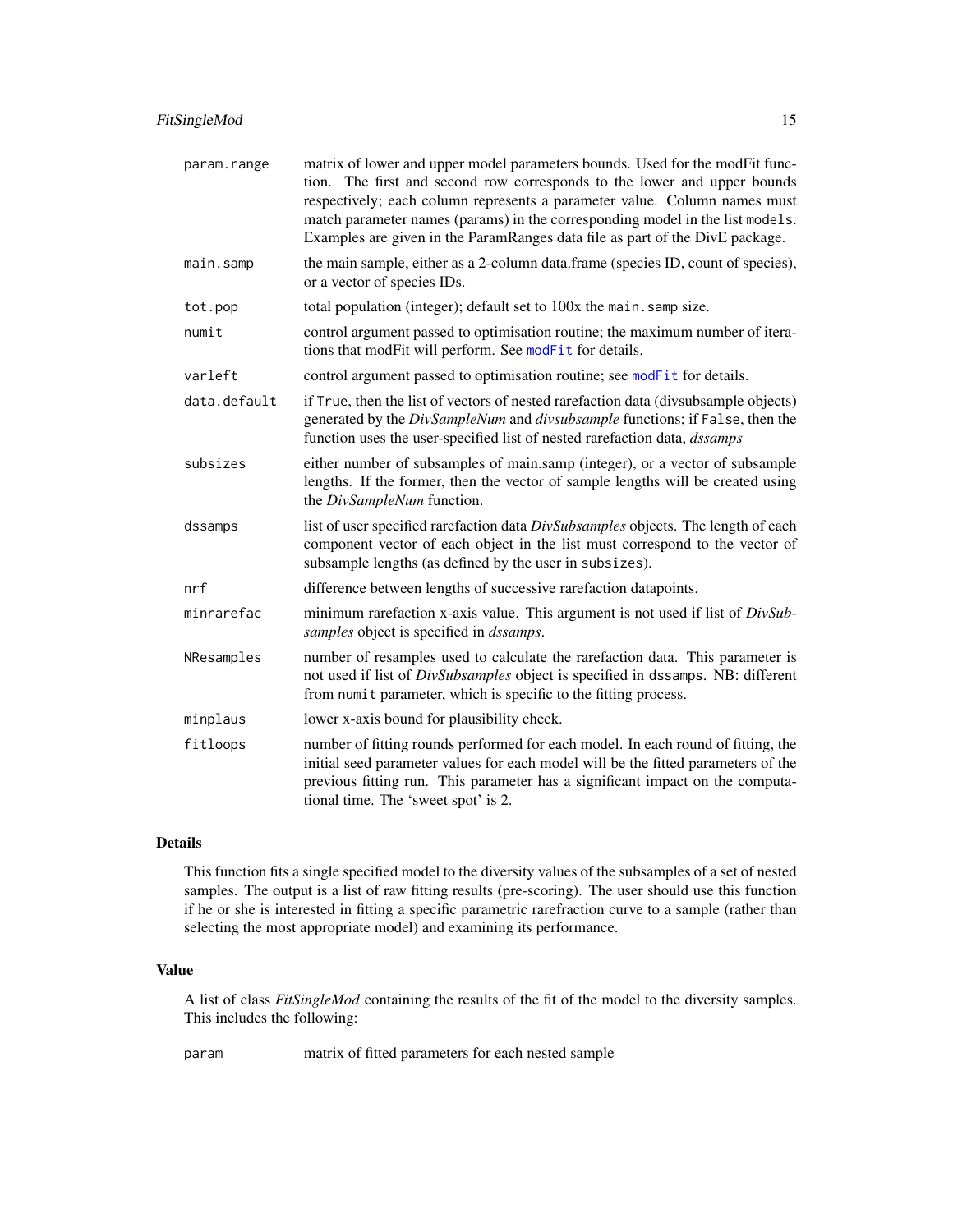| ssr                           | sum-of-squared residuals for the fits for each nested sample                                                                                                                  |
|-------------------------------|-------------------------------------------------------------------------------------------------------------------------------------------------------------------------------|
| ms                            | mean sum-of-squared residuals for the fits for each nested sample                                                                                                             |
| discrep                       | goodness-of-fit values for the fits for each nested sample; this expressed as the<br>average across the subsamples in each nested sample of all the percentage resid-<br>uals |
| local                         | prediction of main sample sizes according to fitted curves for each of the nested<br>samples                                                                                  |
| global                        | prediction of population diversity at popsize according to fitted curves for each<br>of the nested subsamples                                                                 |
| AccuracyToObserved            |                                                                                                                                                                               |
|                               | vector of percentage errors between the observed diversity of full sample data<br>and the estimated diversity of full sample data from subsamples                             |
| subsamplesizes                |                                                                                                                                                                               |
|                               | vector of nested subsample sizes                                                                                                                                              |
| datapoints                    | the list of <i>divsubsample</i> objects used in the fitting. The length of the list is equal<br>to number of samples                                                          |
| modelname                     | name of the model used                                                                                                                                                        |
| numparam                      | number of parameters in the model                                                                                                                                             |
| sampvar                       | the mean squared distances between subsample curves, local and global                                                                                                         |
| mono.local                    | matrix of logical values: is the curve monotonically increasing, up to the main<br>sample size?                                                                               |
| mono.global                   | matrix of logical values: is the curve monotonically increasing, up to the popu-<br>lation size?                                                                              |
| slowing.local                 | matrix of logical values: is the rate of increase in the curve slowing (decreasing<br>second derivative), up to the main sample size?                                         |
| slowing.global                |                                                                                                                                                                               |
|                               | matrix of logical values: is the rate of increase in the curve slowing (decreasing<br>second derivative), from minplaus to the population size (popsize?                      |
| plausibility                  | matrix of logical values: is the curve plausible (i.e. monotonically increasing<br>and with decreasing second derivative)?                                                    |
| dist.local                    | matrix of distances between curves fitted to the nested samples. Distances are<br>calculated as areas between curves bounded by 0 and the main sample size                    |
| dist.global<br>local.ref.dist | similar to dist.local, but with curve upper bound the population size                                                                                                         |
|                               | distances of nested curves to the curve fitted to the whole sample, with the curves<br>bounded by 0 and the main sample size                                                  |
| global.ref.dist               |                                                                                                                                                                               |
|                               | similar to <i>local.ref.dist</i> but with curve upper bound the population size                                                                                               |
| popsize                       | user defined population size                                                                                                                                                  |
| the model                     | the function corresponding to the user-selected modelname                                                                                                                     |

## Author(s)

Daniel J. Laydon, Aaron Sim, Charles R.M. Bangham, Becca Asquith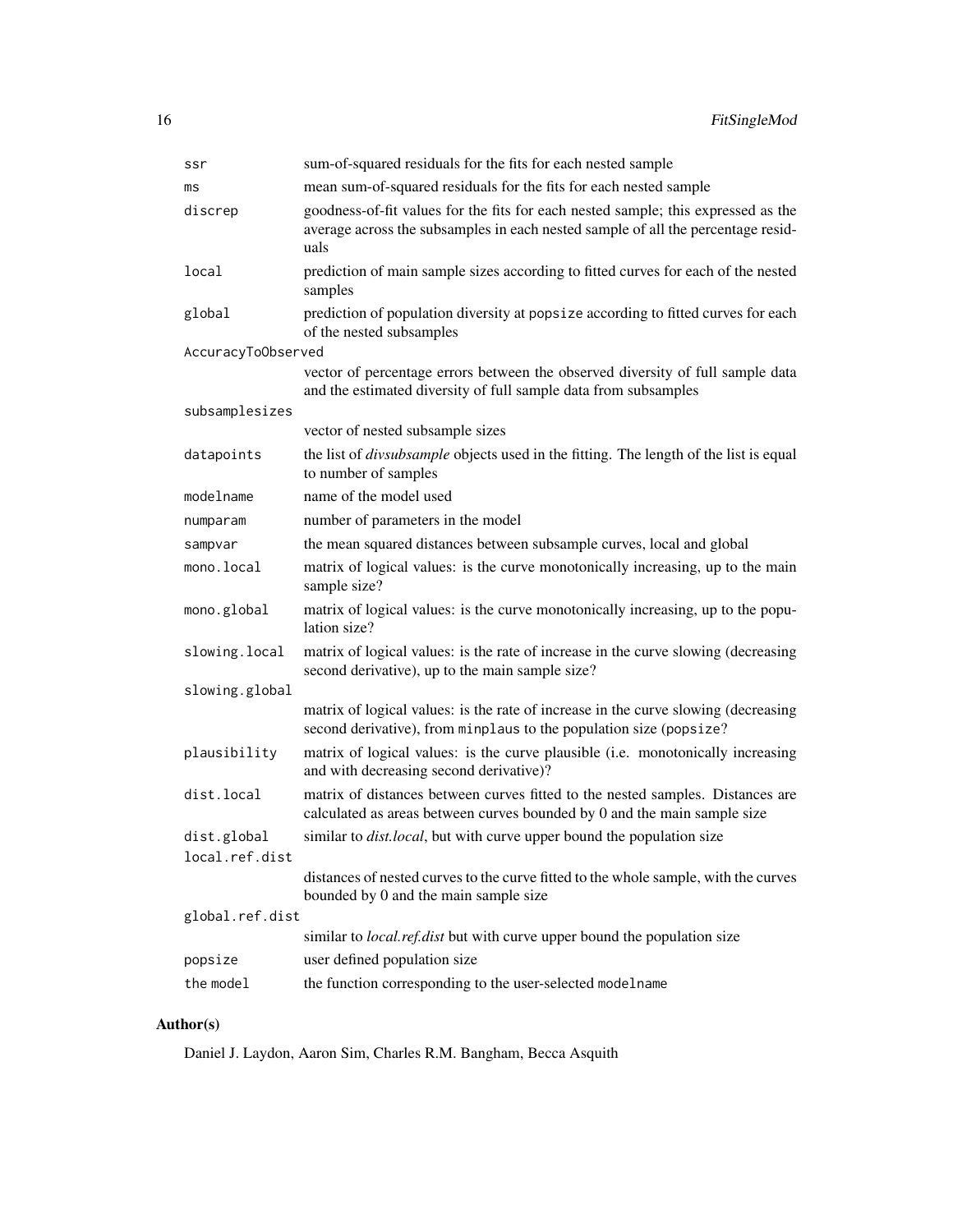#### <span id="page-16-0"></span>ModelSet 17

## References

Laydon, D. J., Melamed, A., Sim, A., Gillet, N. A., Sim, K., Darko, S., Kroll, S., Douek, D. C., Price, D., Bangham, C. R. M., Asquith, B., Quantification of HTLV-1 clonality and TCR diversity, PLOS Comput. Biol. 2014

#### See Also

[ScoreSingleMod](#page-19-1)

## Examples

# See documentation of \code{ScoreSingleMod} for examples

ModelSet *List of 58 candidate models to fit to data*

## **Description**

*ModelSet* is an example list of candidate models used in the reference below to calculate the *DivE* estimate

## Usage

data(ModelSet)

## Format

A list of 58 named functions (with named parameters). Each model in the list must be provided as a function, and must be of the following form: function(x, params) with(as.list(params), <*function of params*>). The parameter names are a1, a2, a3, etc. These must match the names of the parameter values given in *ParamSeeds* and *ParamRanges*.

#### Details

Each model is written as a function: function(x, params) with(as.list(params), <*function of params*>). Examples are given in the *ModelSet* data file as part of the *DivE* package. The user can amend *ModelSet* and input additional models as required. The analytical form of all the models provided in *ModelSet* can be found in the reference below, in Text S1: List of *DivE* candidate models. All models were obtained from *zunzun.org*, an online curve fitting repository

## References

Laydon, D. J., Melamed, A., Sim, A., Gillet, N. A., Sim, K., Darko, S., Kroll, S., Douek, D. C., Price, D., Bangham, C. R. M., Asquith, B., Quantification of HTLV-1 clonality and TCR diversity, PLOS Comput. Biol. 2014

#### Examples

data(ModelSet)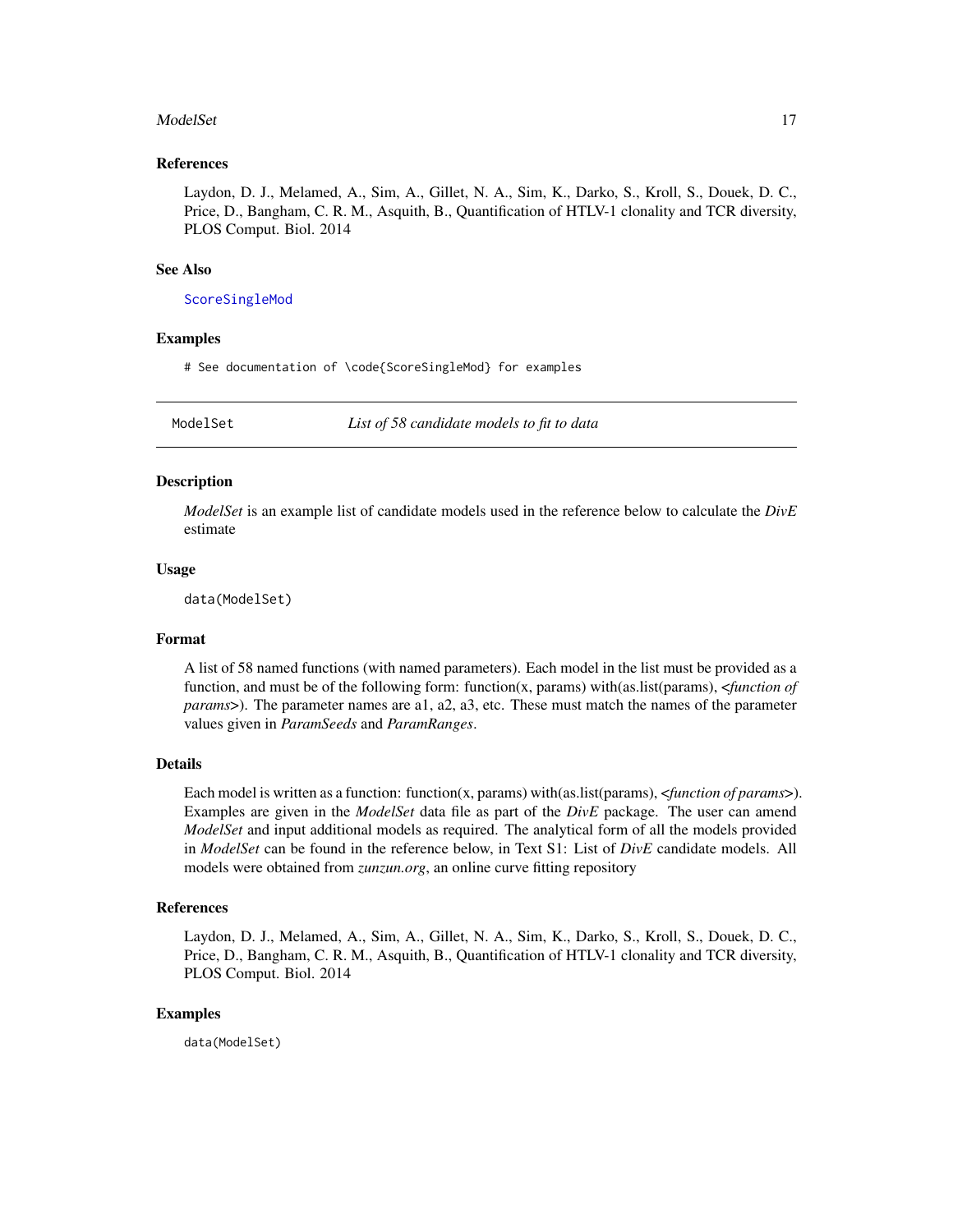<span id="page-17-0"></span>

#### Description

A list of 58 matrices. Each matrix corresponds to a model in ModelSet, for which it contains suggested upper and lower bounds for each parameter.

#### Usage

data(ParamRanges)

## Format

A list of 58 matrices. Each matrix has 2 rows (lower bounds, upper bounds) and columns corresponding to the parameters of the matching model in ModelSet.

## Details

There is a trade-off between specifying parameter ranges that are large enough to encompass likely fitted values for a variety of data sets, and specifying parameter ranges that are suitably small so that parameter estimation is sufficiently precise and runtime is managable. We have aimed to balance these competing concerns. The parameter ranges provided performed well in our simulations. The user can amend if required.

#### References

Laydon, D. J., Melamed, A., Sim, A., Gillet, N. A., Sim, K., Darko, S., Kroll, S., Douek, D. C., Price, D., Bangham, C. R. M., Asquith, B., Quantification of HTLV-1 clonality and TCR diversity, PLOS Comput. Biol. 2014

## Examples

data(ParamRanges)

ParamSeeds *List of 58 matrices of model seeding parameters.*

#### Description

The performance of *modFit* (package *FME*) with the pseudorandom parameter search algorithm (package *FME*, pseudoOptim) used to estimated model parameter values, is sensitive to the choice of initial seeding values. We have provided the fitted parameters returned from our simulations to be used as initial seeding parameters.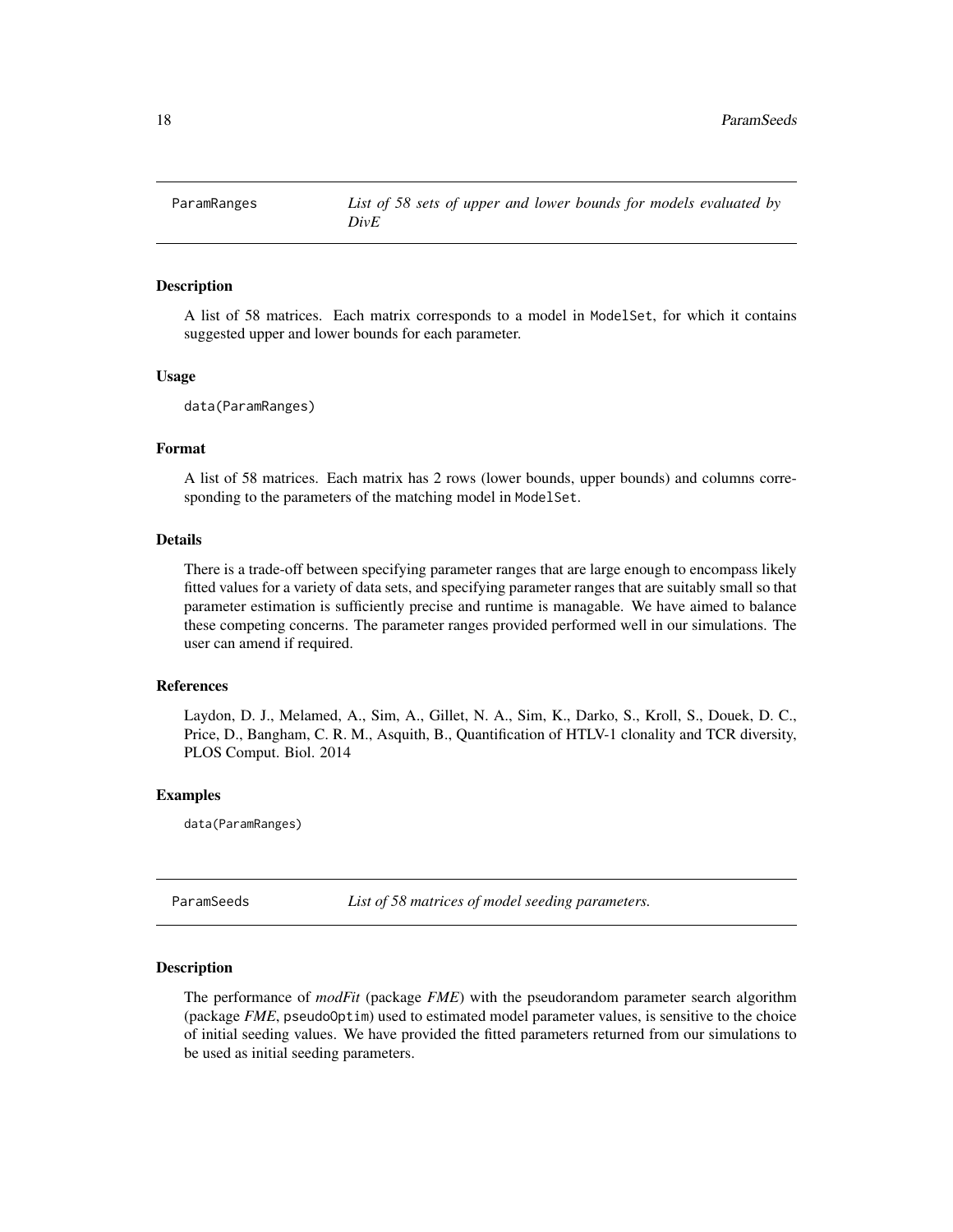## <span id="page-18-0"></span>PopDiversity 19

#### Usage

data(ParamSeeds)

#### Format

A list of 58 matrices. Each matrix has columns corresponding to the parameters of the matching model in *ModelSet*. Each row is set of potential seeding parameters

## Details

For each model, each initial parameter guess (i.e. each row of the model matrix in *ParamRanges*) is evaluated by to *modCost*. The parameter guess returning the lowest cost is used as the seeding value in *modFit*. If the user wishes to input alternative initial seeding parameter values, then for each model and parameter, all values must be finite (not NA or NaN), and within the upper and lower bounds set in *ParamRanges*. Column names must match parameter names (params) in the corresponding model in ModelSet (i.e. models argument in DivEMaster).

#### References

Laydon, D. J., Melamed, A., Sim, A., Gillet, N. A., Sim, K., Darko, S., Kroll, S., Douek, D. C., Price, D., Bangham, C. R. M., Asquith, B., Quantification of HTLV-1 clonality and TCR diversity, PLOS Comput. Biol. 2014

## Examples

data(ParamSeeds)

PopDiversity *PopDiversity*

#### Description

Calculates the species richness at a specified population size, taking an object of class *DiveMaster* as an input.

#### Usage

```
PopDiversity(dm, popsize, TopX=NULL)
```
#### Arguments

| dm      | list of objects of class DiveMaster.                                                                                                                                                                                                                                                                                                                             |
|---------|------------------------------------------------------------------------------------------------------------------------------------------------------------------------------------------------------------------------------------------------------------------------------------------------------------------------------------------------------------------|
| popsize | positive real number. Population size.                                                                                                                                                                                                                                                                                                                           |
| TopX    | a positive integer, less than the number of models contained in dm, representing<br>the number of best-performing models used for the aggregated estimate of the<br>population diversity. If NULL (default), then dm\$m models are aggregated. If TopX<br>is larger than the the number of models fitted, then min(5, length(dm\$fmm))<br>models are aggregated. |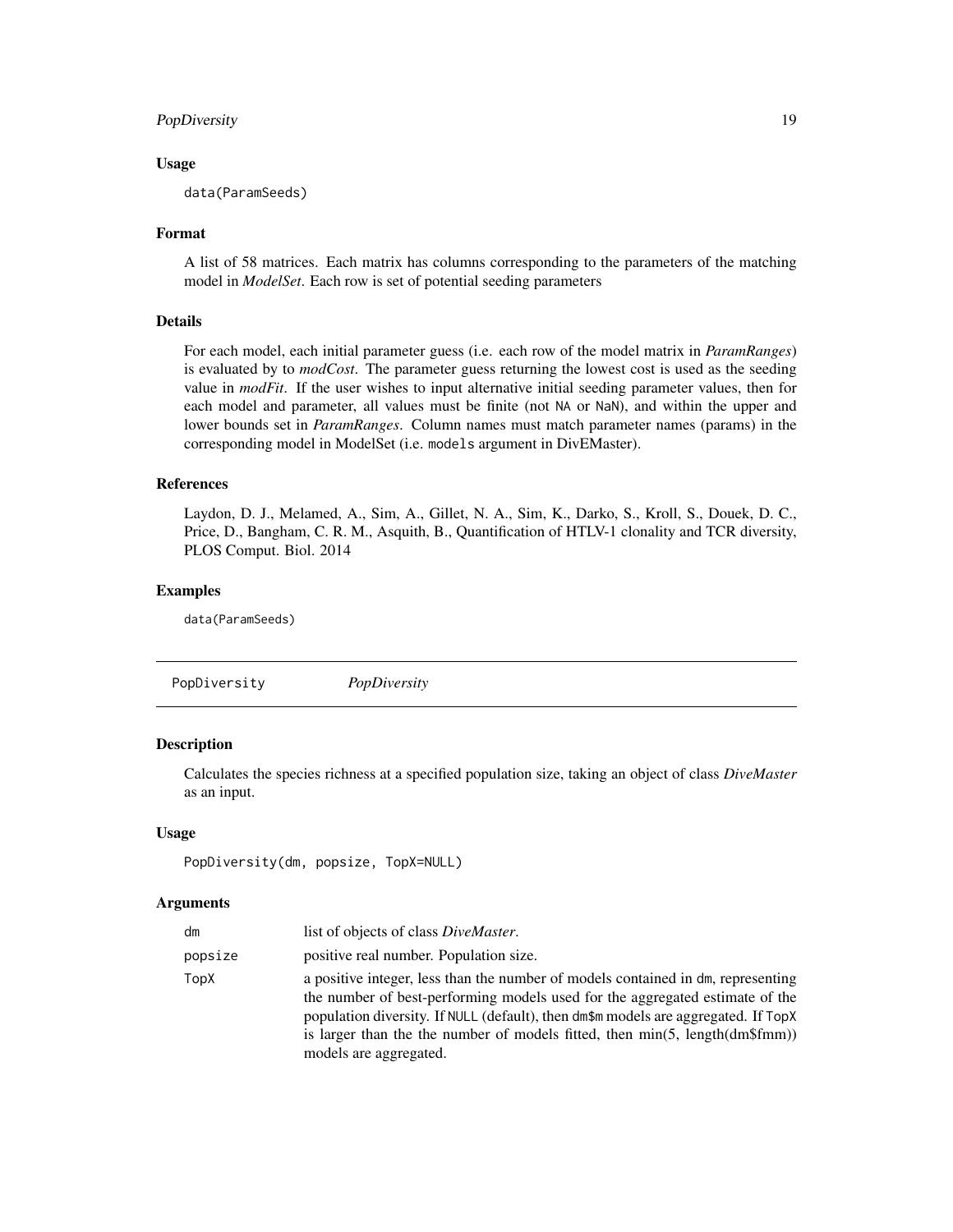## <span id="page-19-0"></span>Details

*CombDM* combines multiple objects of class *DiveMaster*. Function used if *DivE* estimation has been split into multiple, separate calls to DiveMaster.

## Value

A list of objects:

estimate point estimate of diversity (species richness) upper\_estimate estimate upper bound lower\_estimate

estimate lower bound

## Author(s)

Daniel J. Laydon, Aaron Sim, Charles R.M. Bangham, Becca Asquith

## References

Laydon, D. J., Melamed, A., Sim, A., Gillet, N. A., Sim, K., Darko, S., Kroll, S., Douek, D. C., Price, D., Bangham, C. R. M., Asquith, B., Quantification of HTLV-1 clonality and TCR diversity, PLOS Comput. Biol. 2014

## See Also

#### [DiveMaster](#page-7-1)

## Examples

# See DiveMaster documentation for examples.

<span id="page-19-1"></span>ScoreSingleMod *ScoreSingleMod*

## Description

Determines the set of scores corresponding to a single model fit to a diversity values of subsamples of a given sample and its nested samples.

## Usage

```
ScoreSingleMod(fsm, precision.lv=c(0.0001, 0.005, 0.005), plaus.pen=500)
```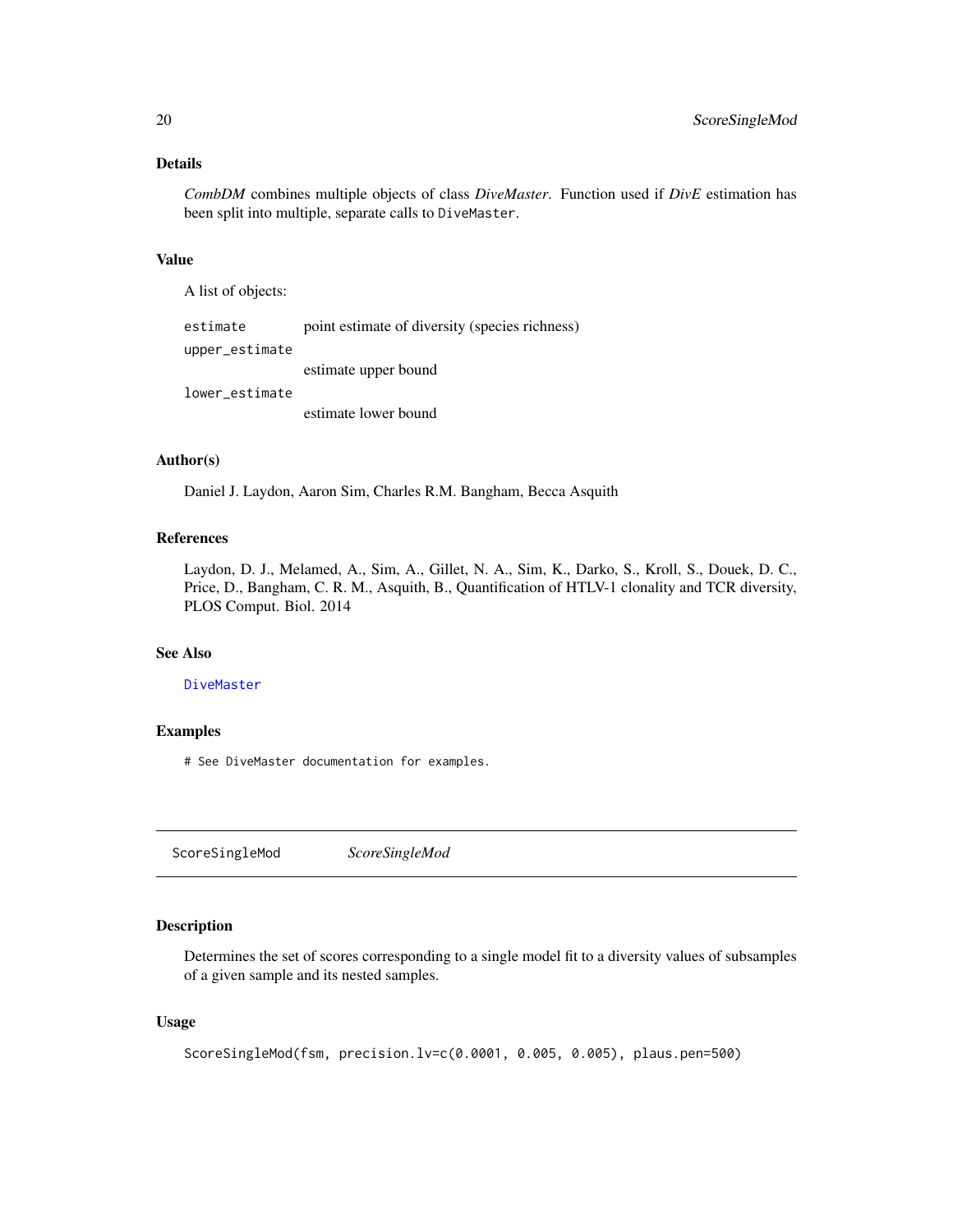## <span id="page-20-0"></span>ScoreSingleMod 21

## Arguments

| fsm          | <i>FitSingleMod</i> object                                                                                                                                                                                                                                                                                                                                                                                    |
|--------------|---------------------------------------------------------------------------------------------------------------------------------------------------------------------------------------------------------------------------------------------------------------------------------------------------------------------------------------------------------------------------------------------------------------|
| precision.lv | vector of precision level values for each criterion: 1. discrepancy – mean per-<br>centage error between rarefaction data points and model predicion, 2. Sample<br>accuracy – percentage error between observed diversity of full rarefaction data<br>and estimated diversity of full data from subsample, 3. local similarity. The<br>scores for each criteria are defined as $1 + (multiples of bin sizes)$ |
| plaus.pen    | penalty score for breaking the plausibility criterion: a model fit should be mono-<br>tonically increasing and should have a slowing rate of species accumulation.                                                                                                                                                                                                                                            |

## Details

The score for a given model is only meaningful when compared with scores of other models. Lower score = better for predicting the population diversity. To assess the performance of a single model, it is more informative to use [FitSingleMod](#page-13-1) function.

## Value

A list of class *ScoreSingleMod* containing the scores of the fit of the model to the diversity samples. This includes the following:

| discrepancy          | score for discrepancy, aggregated across all nested subsamples                                                   |  |
|----------------------|------------------------------------------------------------------------------------------------------------------|--|
| accuracy             | score for accuracy of full sample prediction, aggregated across all nested sub-<br>samples                       |  |
| similarity           | score for similarity of curves for different samples                                                             |  |
| plausibility         | score for plausibility criterion                                                                                 |  |
| binsize              | vector of user-specified precision values used to translate values associated with<br>each criterion into scores |  |
| plausibility.penalty |                                                                                                                  |  |
|                      | penalty score for implausible diversity curve                                                                    |  |
| modname              | model name                                                                                                       |  |
|                      |                                                                                                                  |  |

## Author(s)

Daniel J. Laydon, Aaron Sim, Charles R.M. Bangham, Becca Asquith

## References

Laydon, D. J., Melamed, A., Sim, A., Gillet, N. A., Sim, K., Darko, S., Kroll, S., Douek, D. C., Price, D., Bangham, C. R. M., Asquith, B., Quantification of HTLV-1 clonality and TCR diversity, PLOS Comput. Biol. 2014

## See Also

[FitSingleMod](#page-13-1)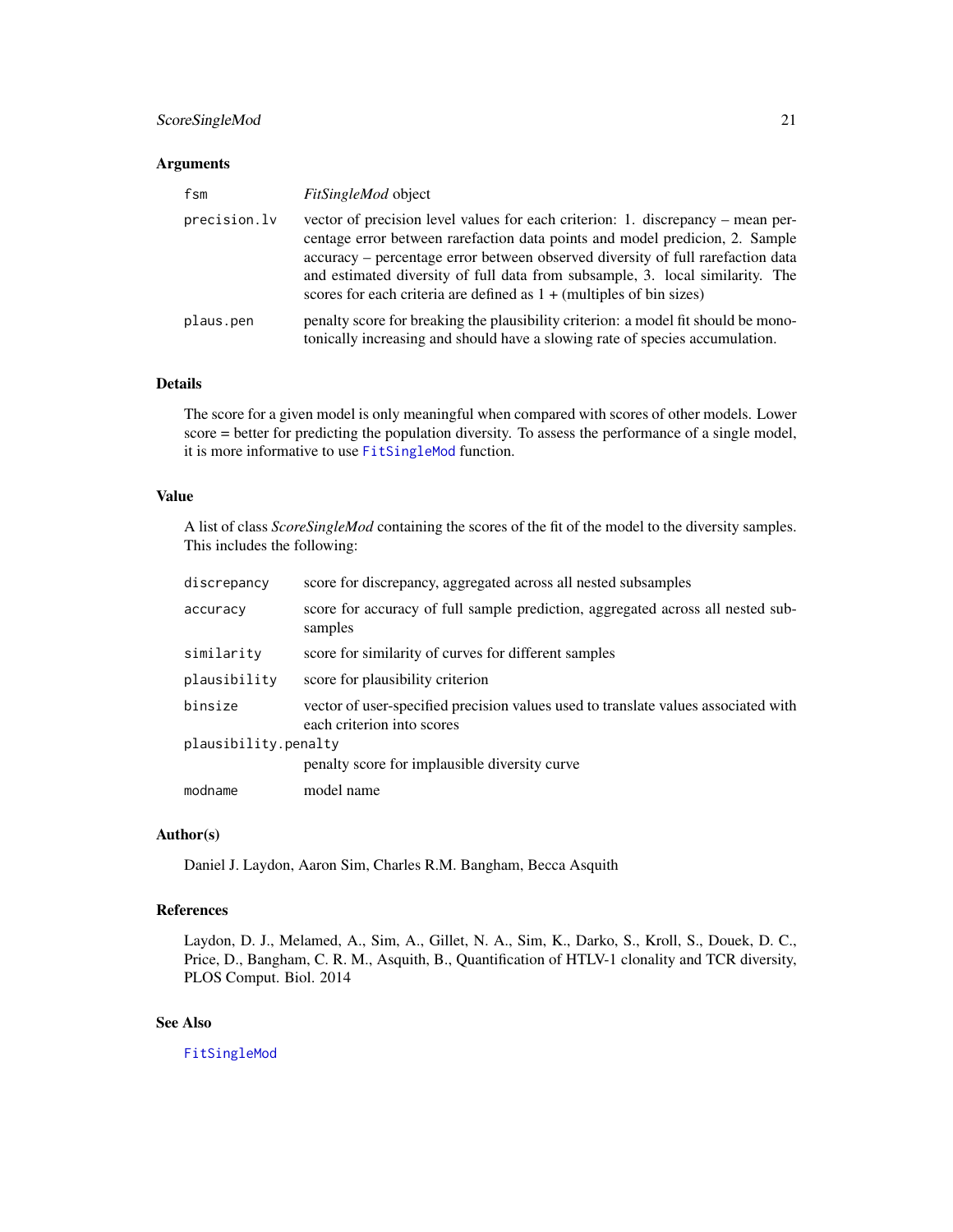## Examples

```
require(DivE)
data(Bact1)
data(ModelSet)
data(ParamSeeds)
data(ParamRanges)
testmodels <- list()
testmeta <- list()
paramranges <- list()
# Choose a single model
testmodels <- c(testmodels, ModelSet[1])
# testmeta <- (ParamSeeds[[1]]) # Commented out for sake of brevity)
testmeta <- matrix(c(0.9451638, 0.007428265, 0.9938149, 1.0147441, 0.009543598, 0.9870419),
                nrow=2, byrow=TRUE, dimnames=list(c(), c("a1", "a2", "a3"))) # Example seeds
paramranges <- ParamRanges[[1]]
# Create DivSubsamples object (NB: For quick illustration only -- not default parameters)
dss_1 <- DivSubsamples(Bact1, nrf=2, minrarefac=1, maxrarefac=40, NResamples=5)
dss_2 <- DivSubsamples(Bact1, nrf=2, minrarefac=1, maxrarefac=65, NResamples=5)
dss <- list(dss_2, dss_1)
# Fit the model (NB: For quick illustration only -- not default parameters)
fsm <- FitSingleMod(model.list=testmodels, init.param=testmeta, param.range=paramranges,
                    main.samp=Bact1, dssamps=dss, fitloops=1, data.default=FALSE,
                    subsizes=c(65, 40),
                    numit=2) # numit chosen to be extremely small to speed up example
# Score the model
```
ssm <- ScoreSingleMod(fsm)

ssm summary(ssm)